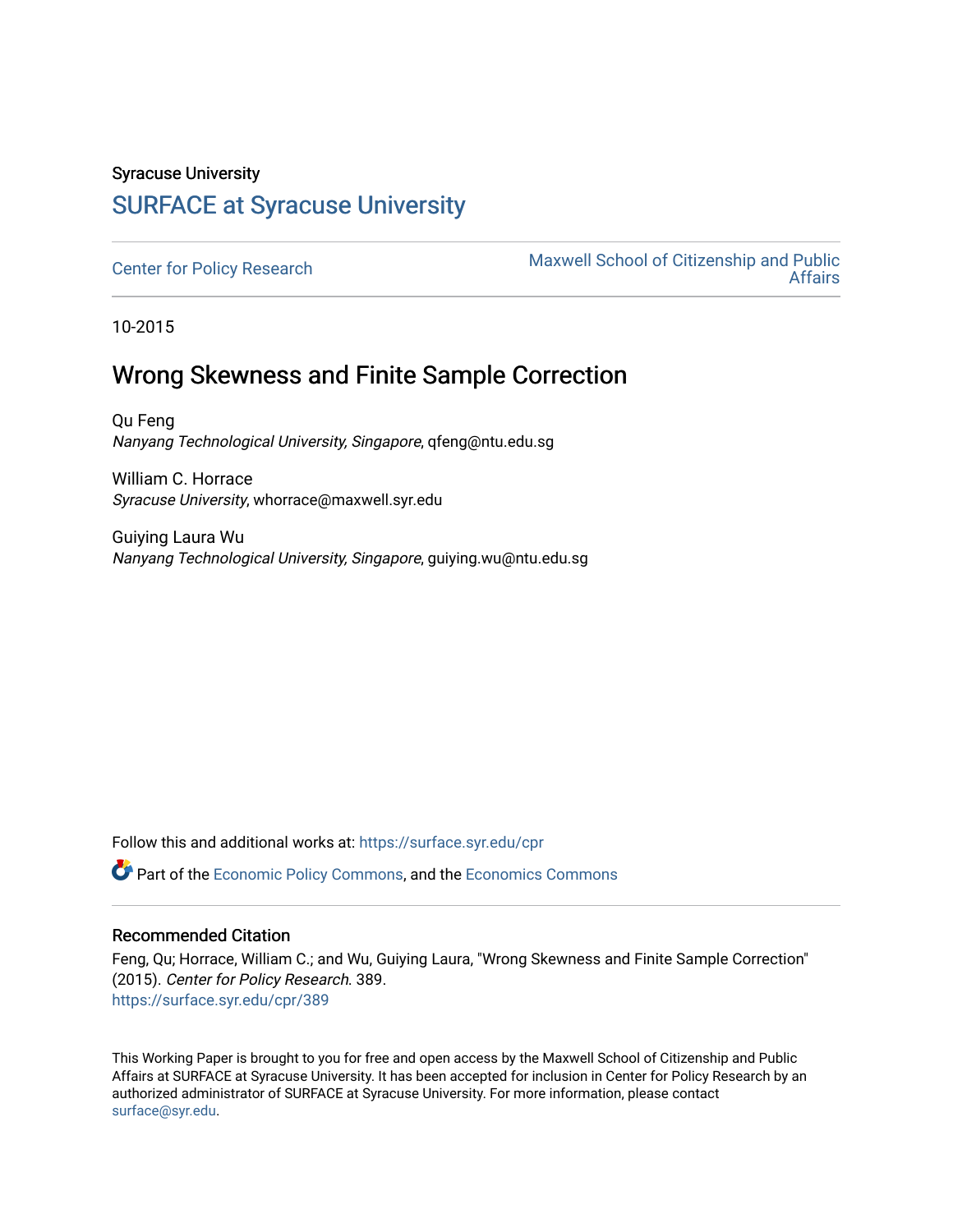## CENTER FOR POLICY RESEARCH **THE MAXWELL SCHOOL**

WORKING PAPER SERIES

# Wrong Skewness and Finite Sample Correction in Parametric Stochastic Frontier Models

Qu Feng, William C. Horrace, and Guiying Laura Wu

Paper No. 154 (Revised) October 2015

**ISSN: 1252-3066**

426 Eggers Hall Syracuse University Syracuse, NY 13244-1020 (315) 443-3114/email: ctrpol@syr.edu

http://www.maxwell.syr.edu/CPR\_Working\_Papers.aspx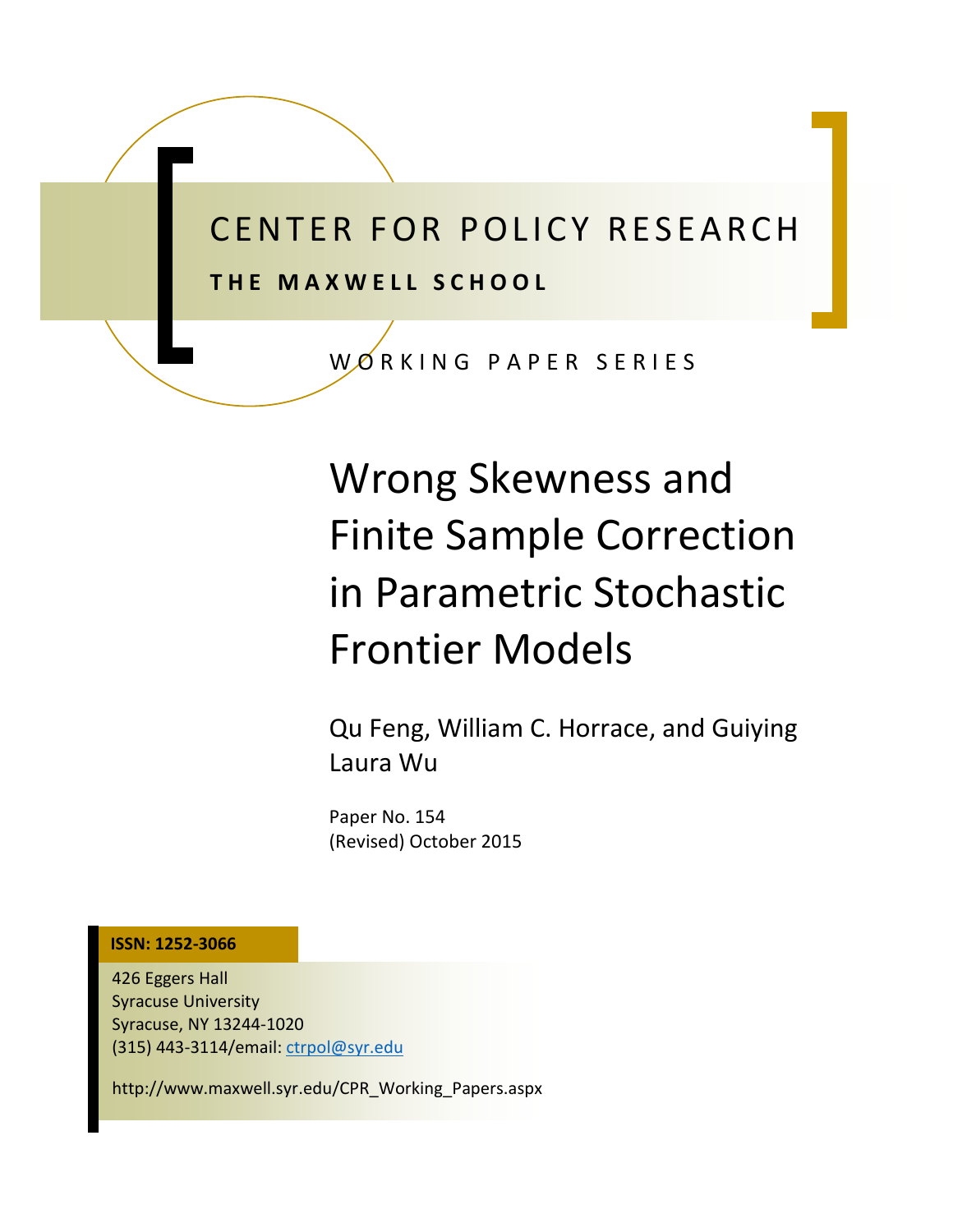#### **CENTER FOR POLICY RESEARCH –Fall 2015**

#### **Leonard M. Lopoo, Director Associate Professor of Public Administration and International Affairs (PAIA) \_\_\_\_\_\_\_\_\_\_**

#### **Associate Directors**

Margaret Austin Associate Director Budget and Administration

#### John Yinger Trustee Professor of Economics and PAIA Associate Director, Metropolitan Studies Program

#### **SENIOR RESEARCH ASSOCIATES**

| Alfonso Flores-Lagunes  Economics |  |
|-----------------------------------|--|
|                                   |  |
|                                   |  |
|                                   |  |
|                                   |  |
|                                   |  |
|                                   |  |
|                                   |  |
|                                   |  |
|                                   |  |

| Amy Ellen Schwartz  PAIA/Economics |  |
|------------------------------------|--|
|                                    |  |
| Michael WasylenkoEconomics         |  |
|                                    |  |
|                                    |  |

#### **GRADUATE ASSOCIATES**

#### **STAFF**

|  | Karen CimillucaOffice Coordinator Mary SantyAdministrative Assistant |
|--|----------------------------------------------------------------------|
|  |                                                                      |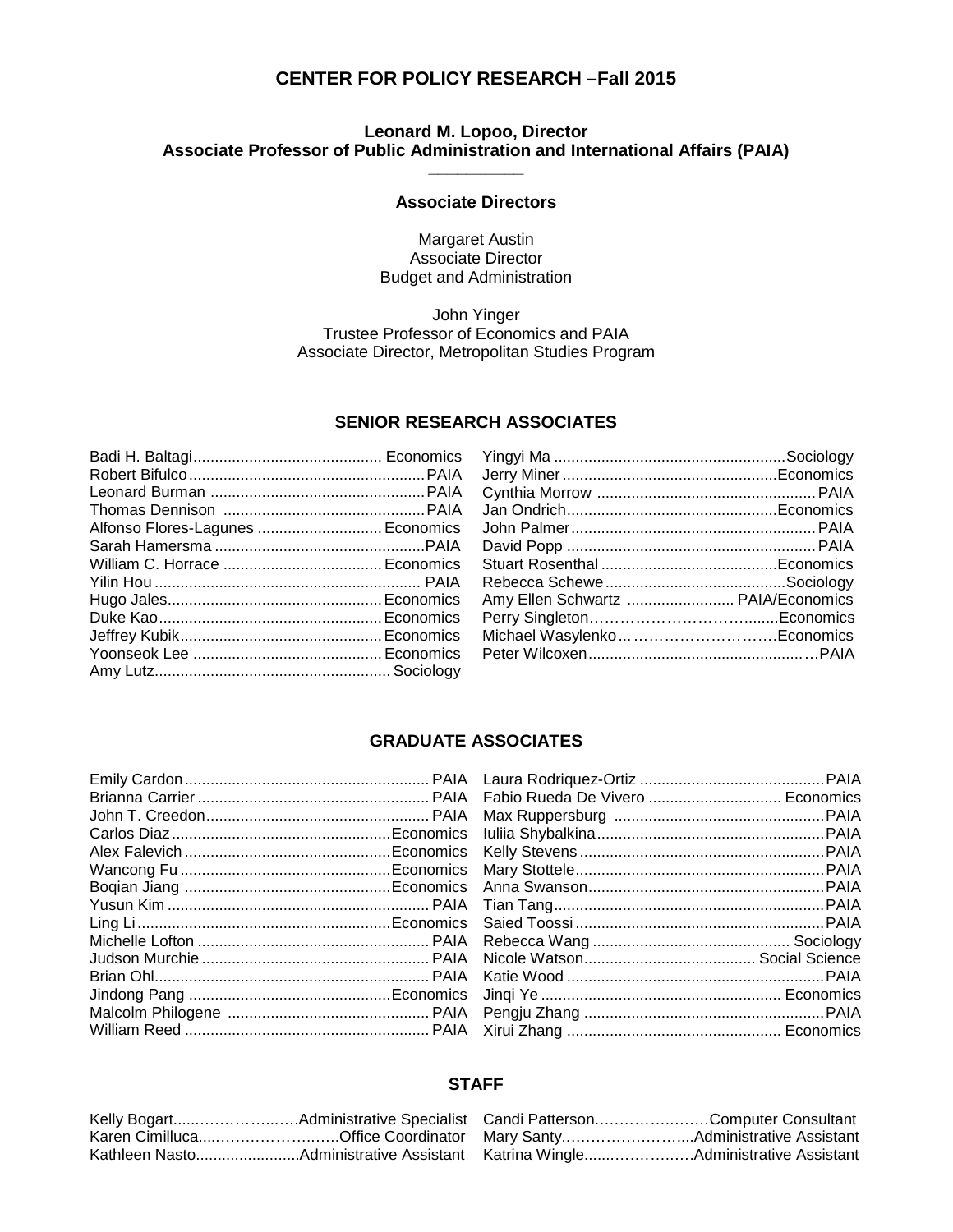#### **Abstract**

In parametric stochastic frontier models, the composed error is specified as the sum of a two-sided noise component and a one-sided inefficiency component, which is usually assumed to be half-normal, implying that the error distribution is skewed in one direction. In practice, however, estimation residuals may display skewness in the wrong direction. Model respecification or pulling a new sample is often prescribed. Since wrong skewness is considered a finite sample problem, this paper proposes a finite sample adjustment to existing estimators to obtain the desired direction of residual skewness. This provides another empirical approach to dealing with the so-called wrong skewness problem.

**JEL No.** C13, C23, D24

**Keywords:** Stochastic Frontier Model, Skewness, MLE, Constrained Estimators, BIC

\*We thank William Greene for providing the airlines dataset. The comments of Peter Schmidt, Robin Sickles, Daniel Henderson and the participants of the 2011 Conference in Honor of Peter Schmidt, Houston TX, and Singapore Economic Review Conference 2015 are appreciated. Financial support from the MOE AcRF Tier 1 research grant at Nanyang Technological University is gratefully acknowledged.

Qu Feng - Email: qfeng@ntu.edu.sg, Tel: +65 6592 1543. Division of Economics, School of Humanities and Social Sciences, 14 Nanyang Drive, Singapore 637332

William C. Horrace - Email: whorrace@maxwell.syr.edu, Tel: 315-443-9061. Center for Policy Research, 426 Eggers Hall, Syracuse, NY 13244-1020

Guiying Laura Wu - Email: guiying.wu@ntu.edu.sg, Tel: +65 6592 1553. Division of Economics, School of Humanities and Social Sciences, 14 Nanyang Drive, Singapore 637332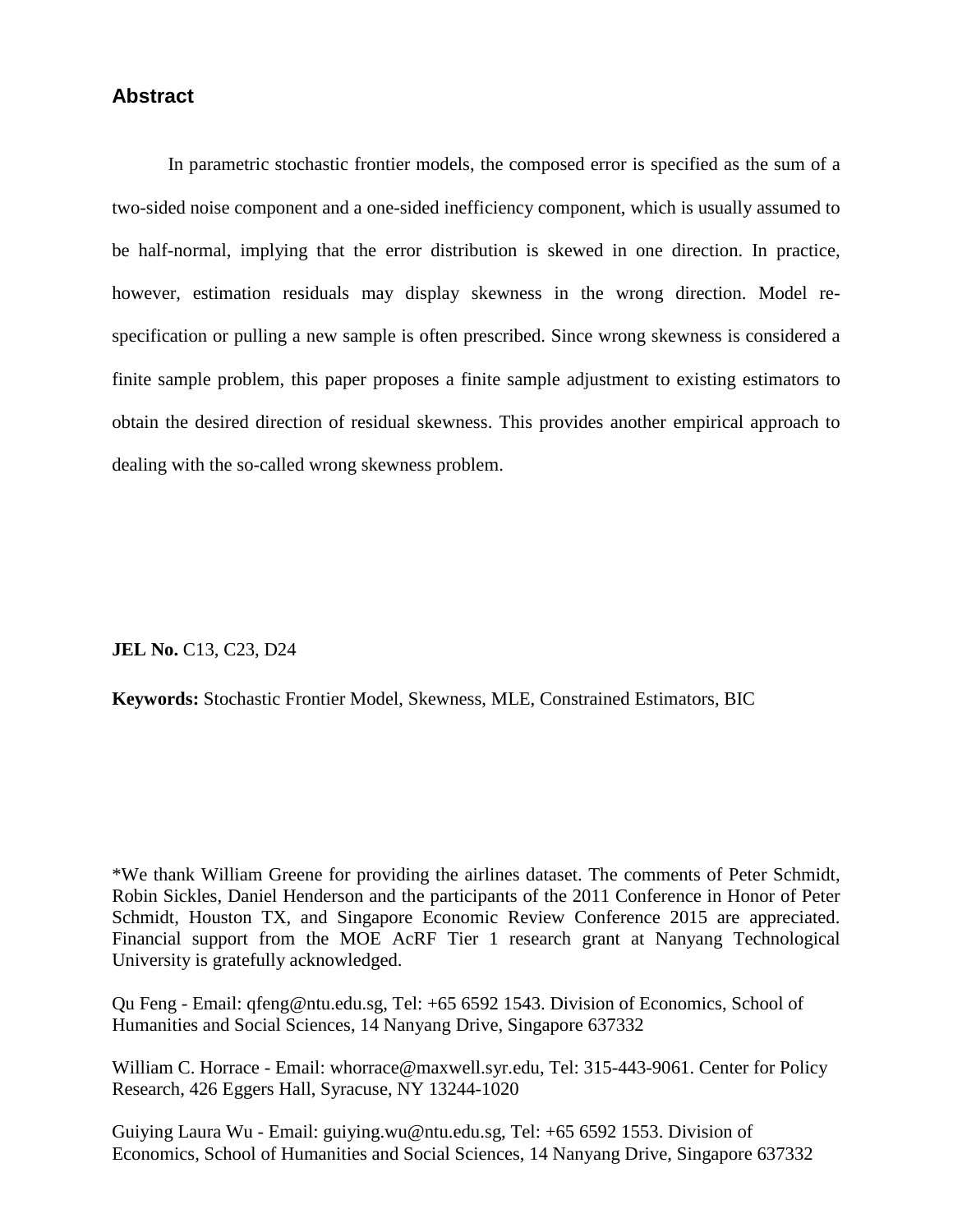#### 1 Introduction

In parametric stochastic frontier models, the error term is composed as the sum of a two-sided noise component and a one-sided inefficiency component. For cross-sectional models, the noise distribution is assumed normal, while the inefficiency distribution is usually assumed to be halfnormal (Aigner, Lovell and Schmidt, 1977), exponential (Meeusen and van den Broeck, 1977; Aigner, Lovell and Schmidt, 1977), or truncated normal (Stevenson, 1980). It is sometimes gamma (Stevenson, 1980; Greene, 1980). For surveys, see Greene (2007) and Kumbhakar and Lovell (2000).

In the widely used normal-half normal specification of the stochastic frontier production function model, the skewness of the composed error is negative, and parameters can be estimated by maximum likelihood estimation (MLE) or corrected ordinary least squares (COLS).<sup>1</sup> Waldman (1982) shows that when the skewness of the ordinary least squares (OLS) residuals is positive, OLS is a local maximum of the likelihood function, and estimated inefficiency is zero in the sample.<sup>2</sup> This "wrong skewness" phenomenon is widely documented in the literature and is often regarded as an estimation failure.<sup>3</sup> When it occurs, researchers are advised to either obtain a new sample or respecify the model (Li, 1996; Carree, 2002; Almanidis and Sickles, 2011; Almanidis, Qian and Sickles, 2014; Hafner, Manner and Simar, 2013). Simar and Wilson (2010) argue that "wrong skewness" is not an estimation or modelling failure, but a finite sample problem that is most likely to occur when the signal-to-noise ratio (the variance ratio of the inefficiency component to the composite error) is small. That is, wrong skewness may not be an indication that the model is wrong or that inefficiency does not exist in the population. They propose a bootstrap method (called "bagging") to construct confidence intervals for model parameters and expected inefficiency which have higher coverage than traditional intervals, regardless of residual skewness direction. The sample under

<sup>&</sup>lt;sup>1</sup>The skewness of the composed error is positive in the stochastic frontier cost function model. We use the terminology COLS following Olson, Schmidt and Waldman (1982). COLS is also called MOLS. See Greene (2007).

 $^{2}$ Greene (2007, p.131) claims "In this instance, the OLS results are the MLEs, and consequently, one must estimate the one-sided terms as 0."

<sup>3</sup>For example, estimating the variance parameters in COLS is invalid in this case. However, as emphasized by Greene (2007, note 29), this problem does not carry over to other model specifications. Several sources can lead to wrong skewness.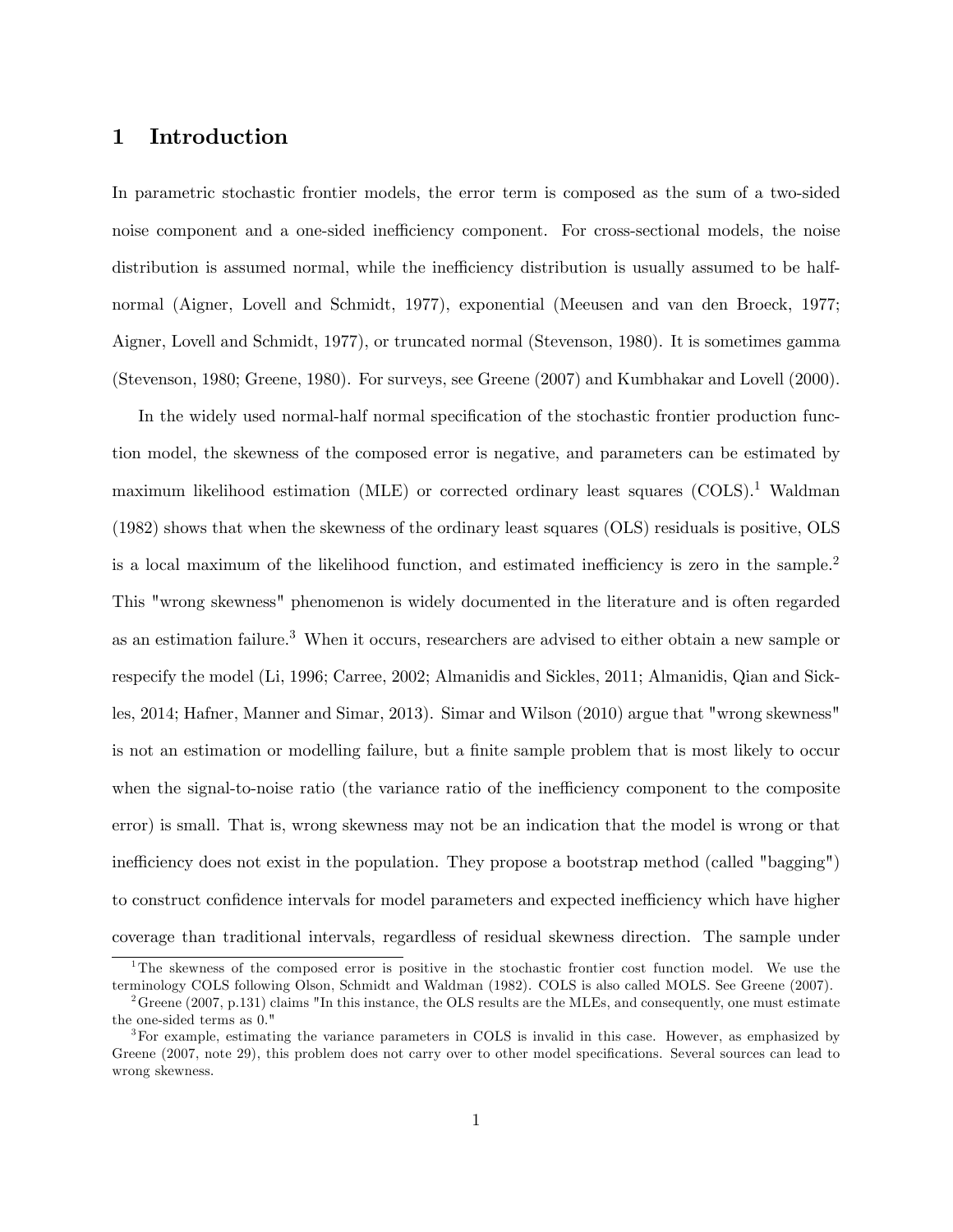study can still be used to infer the model parameters.

We follow Simar and Wilson's (2010) view that wrong skewness is a consequence of a small signal-to-noise ratio in finite samples. However, instead of the bagging approach of Simar and Wilson (2010), this paper provides a finite sample adjustment to existing estimators in the presence of wrong skewness. That is, we impose a negative residual skewness constraint in the MLE (or COLS) algorithm. A natural candidate for this constraint is the upper bound of the population skew, which is a monotonic function of the positive lower bound of the signal-to-noise ratio in the half-normal model. However, the constraint is non-linear in the parameters of interest, complicating computation of the optimum. Therefore, a linearization approximation of the constraint is proposed. Additionally, a model selection approach is proposed to determine the lower bound of the signalto-noise ratio used in the constraint. A shortcoming of the approach is that in Önite samples the linear approximation may not be accurate enough to guarantee a negative sign of residual skewness. In this case, additional finite sample adjustment is required. Monte Carlo experiments suggest that our correction becomes more reliable when the true signal-to-noise ratio increases. The possible failure of correcting the sign of residual skewness using the linearized constraint illustrates a trade-off between computational complexity and accuracy. Using the original non-linear constraint avoids this issue, but the computational convenience of our approach, shown in the Monte Carlo experiments and empirical example below, would be lost.

The proposed finite sample adjustment provides a point estimate with a correct sign of residual skewness that can be used in applied research. Since wrong skewness can occur fairly regularly (even when efficiency may exist in the population under study), the finite sample adjustment is attractive particularly in cases where the inefficiency distribution is half-normal. It is worthwhile to note that the proposed adjustment is only needed in finite samples, for as the sample size increases wrong skewness is less likely to be an issue when the signal-to-noise ratio is sizable.

This rest of this paper is organized as follows. The next section discusses the wrong skewness issue in the literature. In Section 3, we propose a finite sample correction approach. To simplify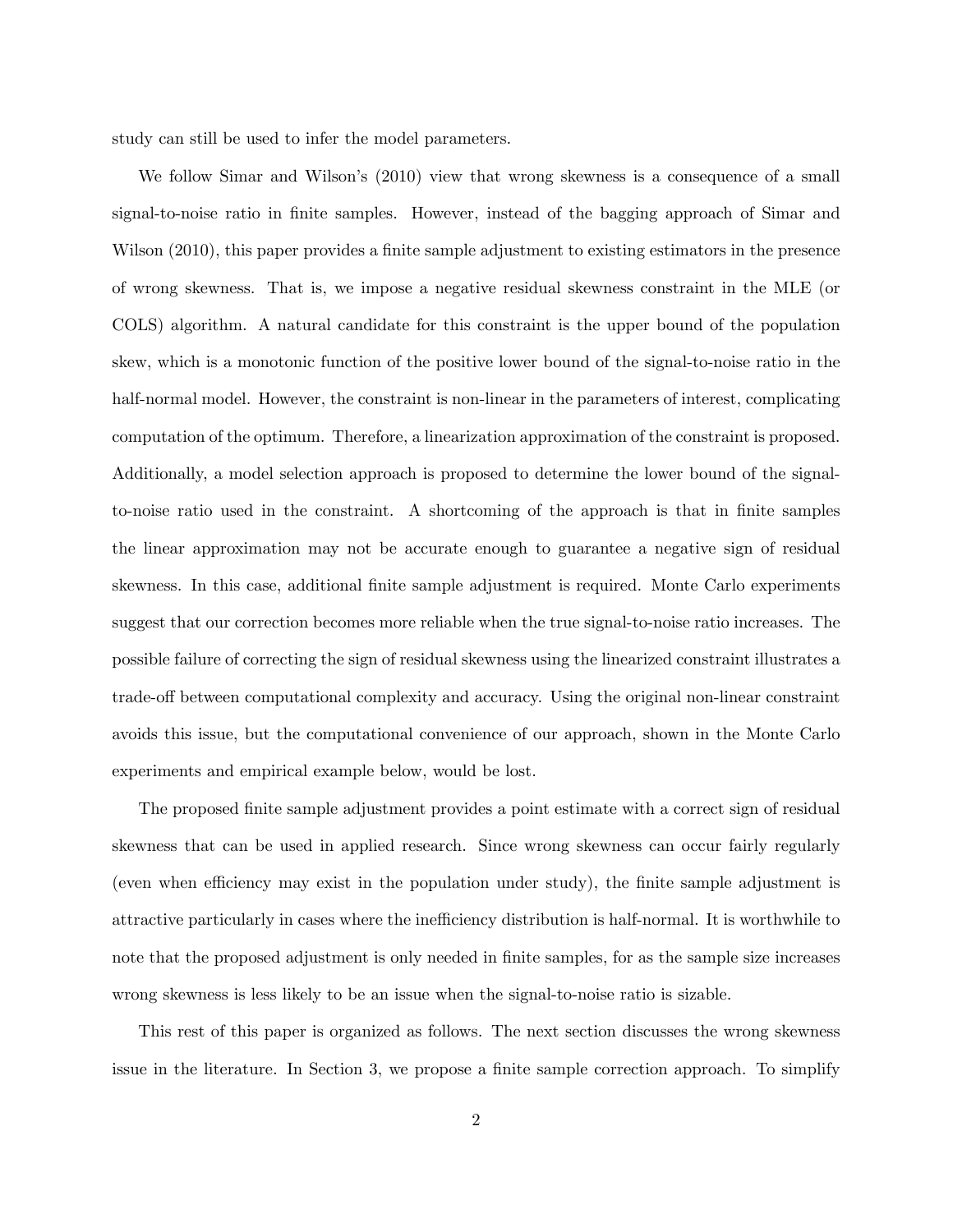computation of the proposed constrained estimation, a linearized version of the constraint is used, so that constrained MLE (or COLS) can be easily implemented in most software packages. The constrained estimators are discussed in Section 4. In Section 5, Monte Carlo experiments are conducted to study the properties of constrained COLS. An empirical example is used to illustrate the proposed approach in Section 6. The last section concludes.

#### 2 Wrong Skewness Issue

A stochastic production frontier (SPF) model for a cross-sectional sample of size  $N$  is:

$$
y_i = x_i' \beta + \varepsilon_i, \quad i = 1, \cdots, N,
$$
\n<sup>(1)</sup>

with composed error  $\varepsilon_i = v_i - u_i$ . The disturbance  $v_i$  is assumed  $iidN(0, \sigma_v^2)$ . Inefficiency of firm i is characterized by  $u_i \geq 0$ . In the SPF literature,  $u_i$  is usually assumed half-normal  $|iidN(0, \sigma_u^2)|$ (Aigner, Lovell and Schmidt, 1977; Wang and Schmidt, 2009), and independent of  $v_i$ , with variance  $Var(u_i) = \frac{\pi - 2}{\pi} \sigma_u^2$ . The first component of the  $p \times 1$  vector  $x_i$  is 1, so the intercept term is contained into the  $p \times 1$  slope parameter vector  $\beta$ . As in Aigner, Lovell and Schmidt (1977) and Simar and Wilson (2010), let  $\sigma^2 = \sigma_u^2 + \sigma_v^2$  and  $\lambda = \sigma_u/\sigma_v$ . The parameters to be estimated are  $\theta = (\beta, \lambda, \sigma^2)$ .

There are two primary estimators suggested in the literature: the maximum likelihood estimator and corrected least squares (Aigner, Lovell and Schmidt, 1977; Olson, Schmidt and Waldman, 1980). Under the normal-half normal specification, the MLE of  $(\beta, \lambda, \sigma^2)$  is the set of parameters values maximizing the likelihood function:

$$
\ln L(\beta, \lambda, \sigma^2 | (y_i, x_i), i = 1, ..., N) \n= \frac{N}{2} \ln(\frac{2}{\pi}) - \frac{N}{2} \ln \sigma^2 + \sum_{i=1}^N \ln \left[ 1 - \Phi \left( \frac{\lambda}{\sqrt{\sigma^2}} (y_i - x_i' \beta) \right) \right] \n- \frac{1}{2\sigma^2} \sum_{i=1}^N (y_i - x_i' \beta)^2,
$$
\n(2)

where  $\Phi(\cdot)$  is the standard normal cumulative distribution function. The COLS estimate of  $\beta$ is simply the least squares slope estimate in the regression of  $y_i$  on  $x_i$ . However, the mean of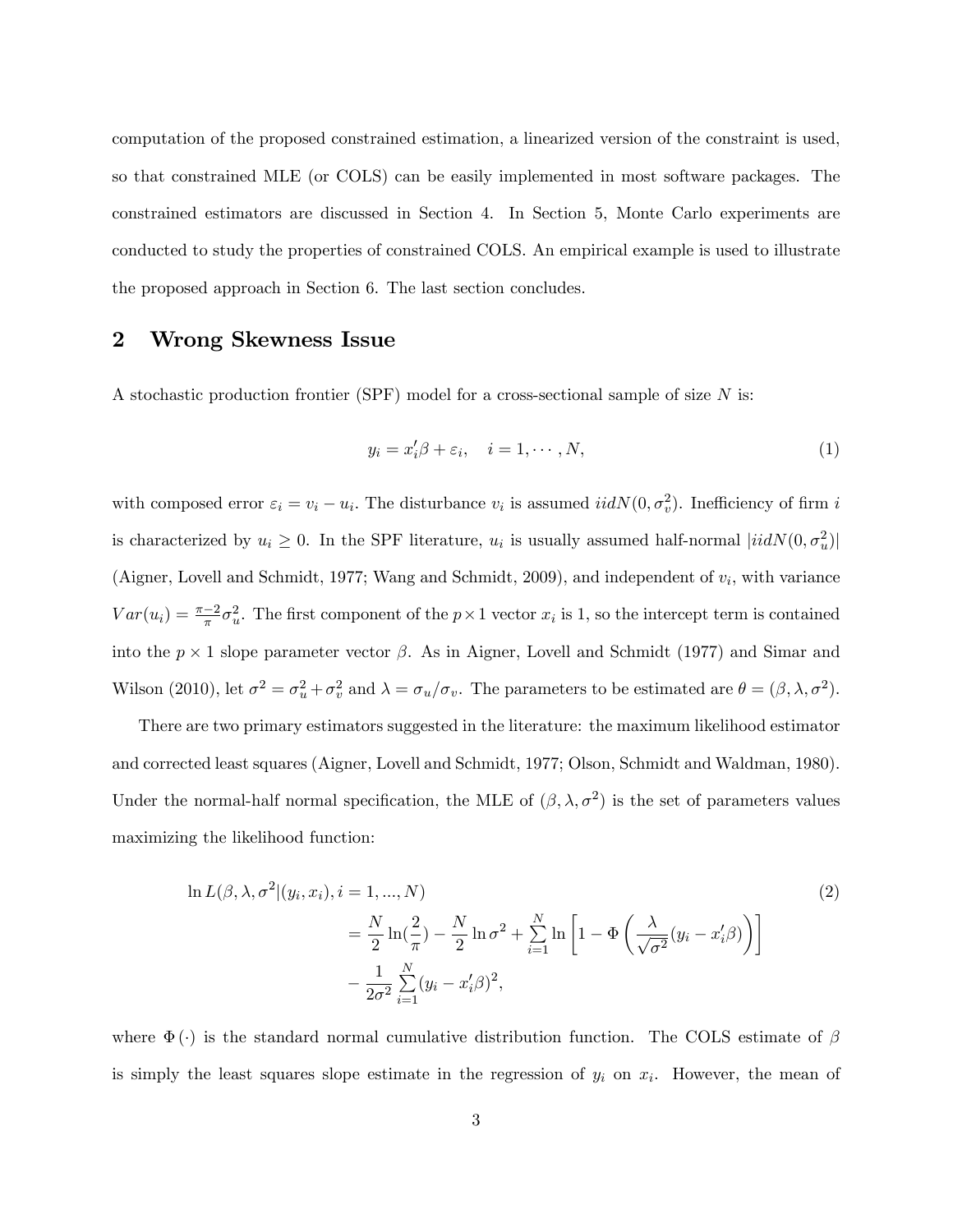$\varepsilon_i = v_i - u_i$  is negative due to the term  $-u_i$ , so the COLS estimate needs to be adjusted by adding the bias,  $\sqrt{2\sigma_u^2/\pi}$ , back into the intercept estimator. The bias can be consistently estimated using the variance estimates:

$$
\hat{\sigma}_u^2 = \left[ \sqrt{\frac{\pi}{2}} \left( \frac{\pi}{\pi - 4} \right) \hat{\mu}_3' \right]^{2/3}, \quad \hat{\sigma}_v^2 = \hat{\mu}_2' - \frac{\pi - 2}{\pi} \hat{\sigma}_u^2,\tag{3}
$$

where  $\hat{\mu}'_2$  and  $\hat{\mu}'_3$  are the second and third sample central moments of the least squares residuals.

Both MLE and COLS are consistent. The Monte Carlo experiments in Olson, Schmidt and Waldman (1980) show that there is little difference between MLE and COLS for the slope coefficients in finite samples. For the intercept and variance parameters, however, MLE and COLS differ. In addition to MLE and COLS, Olson, Schmidt and Waldman (1980) also consider a third consistent estimator, the two-step Newton-Raphson estimator, which has different finite sample properties than MLE and COLS.

Waldman (1982) discovers an important property of MLE: for the likelihood function (2) above, the point  $(b, 0, s^2)$  is a stationary point, where b and  $s^2$  are the OLS estimates of  $\beta$  and  $\sigma^2$ . Intuitively, when  $\lambda = 0$ , the term  $u_i$  disappears, so the likelihood function of the SPF model (2) boils down to one of a linear model with  $u_i = 0$ . A salient result in Waldman (1982) is that when the skewness of the OLS residuals is positive, i.e.,  $\hat{\mu}'_3 > 0$ , then  $(b, 0, s^2)$  is a local maximum in the parameter space of the likelihood function.<sup>4</sup> This is the so-called "wrong skewness issue" in the literature, because  $\mu'_3 < 0$  in the normal-half normal model. Olson, Schmidt and Waldman (1980) refer to this phenomenon as "Type I failure" since the COLS estimator defined in  $(3)$  does not exist when  $\hat{\mu}'_3 > 0$ .

The Monte Carlo studies in Simar and Wilson (2010) show that the wrong skewness issue is not rare, even when the signal-to-noise ratio is considerably large. For example, the frequency of wrong skewness could be 30% for a sample of size of 100 when  $\lambda = \sigma_u/\sigma_v = 1$ . Wrong skewness

<sup>&</sup>lt;sup>4</sup>Waldman (1982, p. 278) also suggests that  $(b, 0, s^2)$  may be a global maximum. There are two roots in this normal-half normal model: OLS  $(b, 0, s^2)$  and one at the MLE with positive  $\lambda$ . When the residual skewness is positive, the first is superior to the second (Greene, 2007, note 28).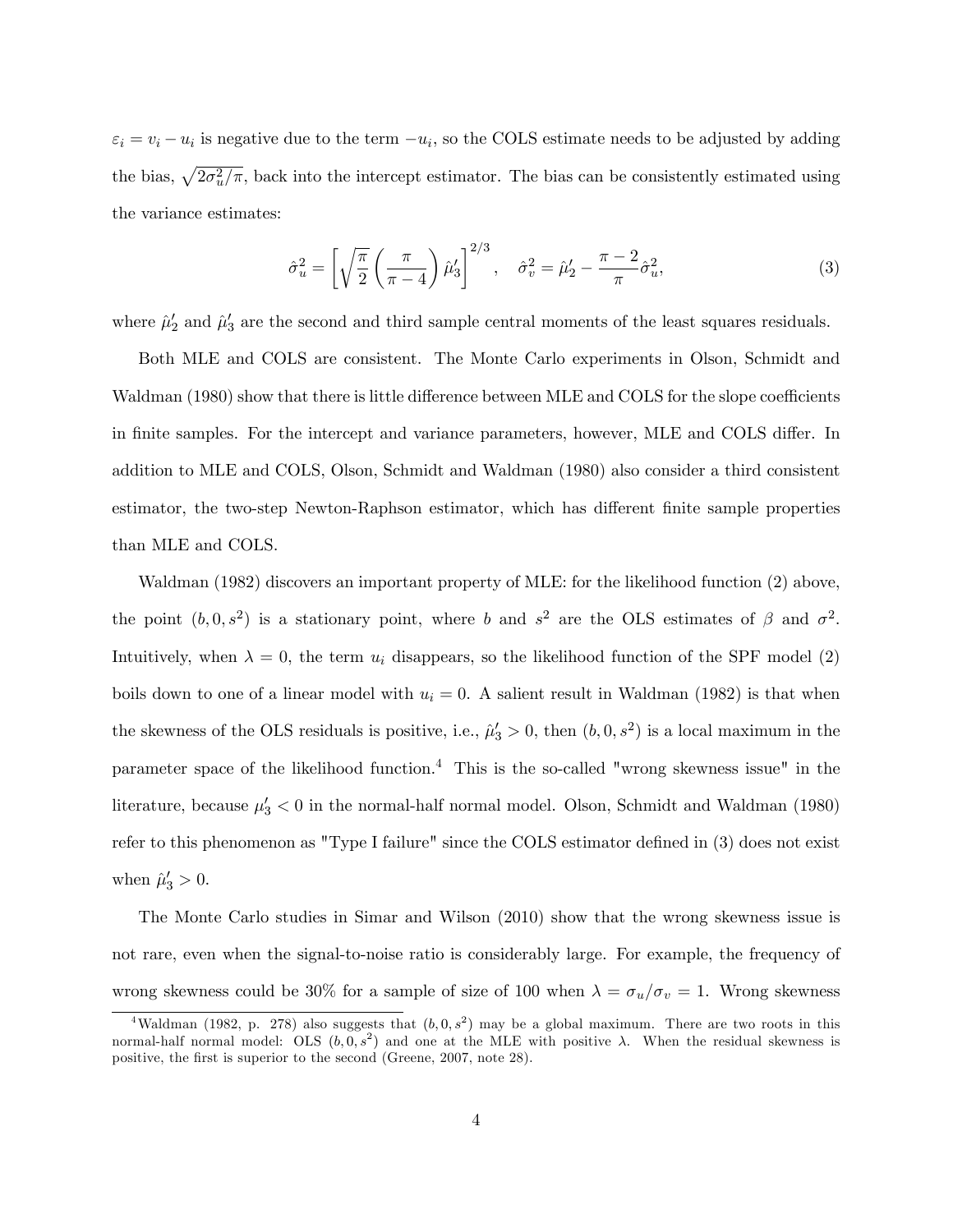casts doubt on the specification of the SPF model (Greene, 2007). Moreover, it invalidates the calculation of standard errors of parameter estimates (Simar and Wilson, 2010).

Greene (2007) considers OLS residual skewness a useful diagnostic tool for the normal-half normal model. Wrong skewness suggests there is little evidence of inefficiency in the sample, implying that firms in the sample are "super efficient". Thus,  $\lambda$  and  $\sigma_u^2$  are assumed to be zero, and the stochastic frontier model reduces to a production function without the inefficiency term.<sup>5</sup> Another interpretation of the wrong skewness issue is that the normal-half normal model is not the correct specification. Other specifications may well reveal the presence of inefficiency and reconcile the distribution of one-sided inefficiency with the data. The binomial distribution considered by Carree (2002) and doubly truncated normal distribution proposed by Almanidis and Sickles (2011) and Almanidis, Qian and Sickles (2014) could have either negative or positive skewness. They argue that models with ambiguous skewness may be more appropriate in applied research.

Simar and Wilson (2010) argue that wrong skewness is a finite sample problem, even when the model is correctly specified.<sup>6</sup> They show that a bootstrap aggregating method provides useful information about inefficiency and the model parameters, regardless of whether residuals are skewed in the desired direction. We also consider wrong skewness to be a consequence of estimation in finite samples when the signal-to-noise ratio  $Var(u_i)/Var(\varepsilon_i)$  is small.<sup>7</sup> Since the OLS residuals of a production function regression with  $u_i = 0$  display skewness in either direction with probability of 50%, a sample drawn from an SPF model with small signal-to-noise ratio could generate positively skewed residuals with high probability.<sup>8</sup>

 $5$ Kumbhakar, Parmeter and Tsionas (2013) propose a stochastic frontier model to accommodate the presence of both efficient and inefficient firms in the sample.

<sup>&</sup>lt;sup>6</sup>Waldman (1982, p.278) notes that for  $\sigma_u > 0$  "as the sample size increases the probability that  $\sum e_t^3 > 0$  and hence that  $(b, 0, s^2)$  locates a local maximum goes to zero."

 $<sup>7</sup>$ Badunenko, Henderson and Kumbhakar (2012) find that the estimation of efficiency scores depends on the</sup> estimated ratio of the variation in efficiency to the variation in noise. As discussed by Kim, Kim and Schmidt (2007) and Feng and Horrace (2012) in fixed effeccts stochastic frontier models, small signal-to-noise ratio leads to inaccurate inference.

<sup>&</sup>lt;sup>8</sup>As pointed out by Simar and Wilson (2010, p.72), this problem could happen in other one-sided specifications. In a previous version of this paper, our Monte Carlo experiments suggest that wrong skewness could also occur with high probability in exponential and binomial SPF models, when the signal-to-noise ratio is small.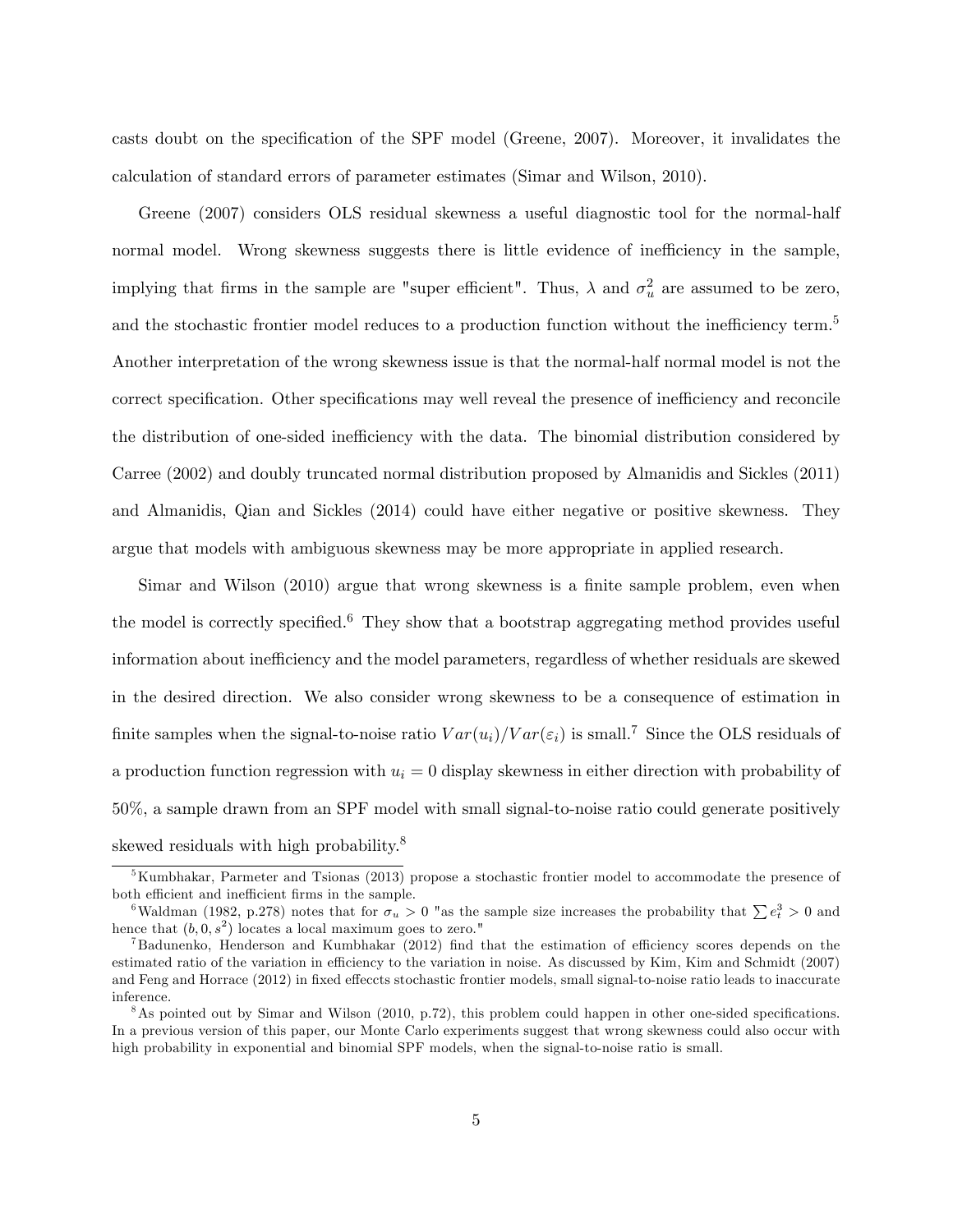#### 3 Finite Sample Correction

As illustrated by Simar and Wilson (2010), wrong skewness may occur when the signal-to-noise ratio is sizable, so simply setting  $\sigma_u^2 = 0$  when the skewness is positive could be a mistake. Instead of improved interval estimates proposed by Simar and Wilson (2010), this paper proposes a finite sample adjustment to existing estimators in the presence of wrong skewness.

For MLE, a constraint with non-positive residuals skewness is imposed:

$$
\max \ln L(\beta, \lambda, \sigma^2 | (y_i, x_i), i = 1, ..., N)
$$
  
s.t. 
$$
\frac{1}{N} \sum_{i=1}^N \left[ \frac{y_i - \bar{y} - x_i'\beta - \bar{x}'\beta}{\sqrt{\frac{1}{N} \sum_{i=1}^N (y_i - x_i'\beta - \bar{y} - \bar{x}'\beta)^2}} \right]^3 \le 0,
$$
 (4)

where  $\bar{y} = \frac{1}{N} \sum_{i=1}^{N} y_i$  and  $\bar{x} = \frac{1}{N} \sum_{i=1}^{N} x_i$ . Unfortunately, when implementing maximum likelihood estimation with the inequality constraint defined by  $(4)$ , there is a practical issue. As pointed out by Waldman (1982), in the case of positive skewness of residuals, OLS  $(b, 0, s^2)$  is a local maximum and the unconstrained MLE is equal to  $(b, 0, s^2)$ . Since, OLS is a local maximum in the parameter space of unconstrained MLE, the constraint (4) is always binding at the maximum, leading to zero skewness of the constrained MLE residuals.<sup>9</sup>

If we regard the sign of residual skewness as an important indicator of model specification, the constrained MLE above seems unsatisfactory. We, therefore, propose a (negative) upper bound of skewness instead of zero in (4). This is relevant for empirical modeling. As in the empirical example below, when there is evidence of technical inefficiency in the data (Greene 2007, p.202), its variance can not be too small, relative to that of the composite error  $\varepsilon_i$ . Denote the signal-to-noise ratio by

$$
k = Var(u_i)/Var(\varepsilon_i),
$$

<sup>&</sup>lt;sup>9</sup>This stems from the fact that Waldman (1982) shows that OLS is local maximum in the parameter space of MLE when the OLS residuals are positively skewed. In fact, the non-positivity contraint will bind globally (when the OLS residuals are positively skewed), if OLS is a global maximum, as the Monte Carlo studies of Olsen, Waldman and Schmidt (1980) suggest.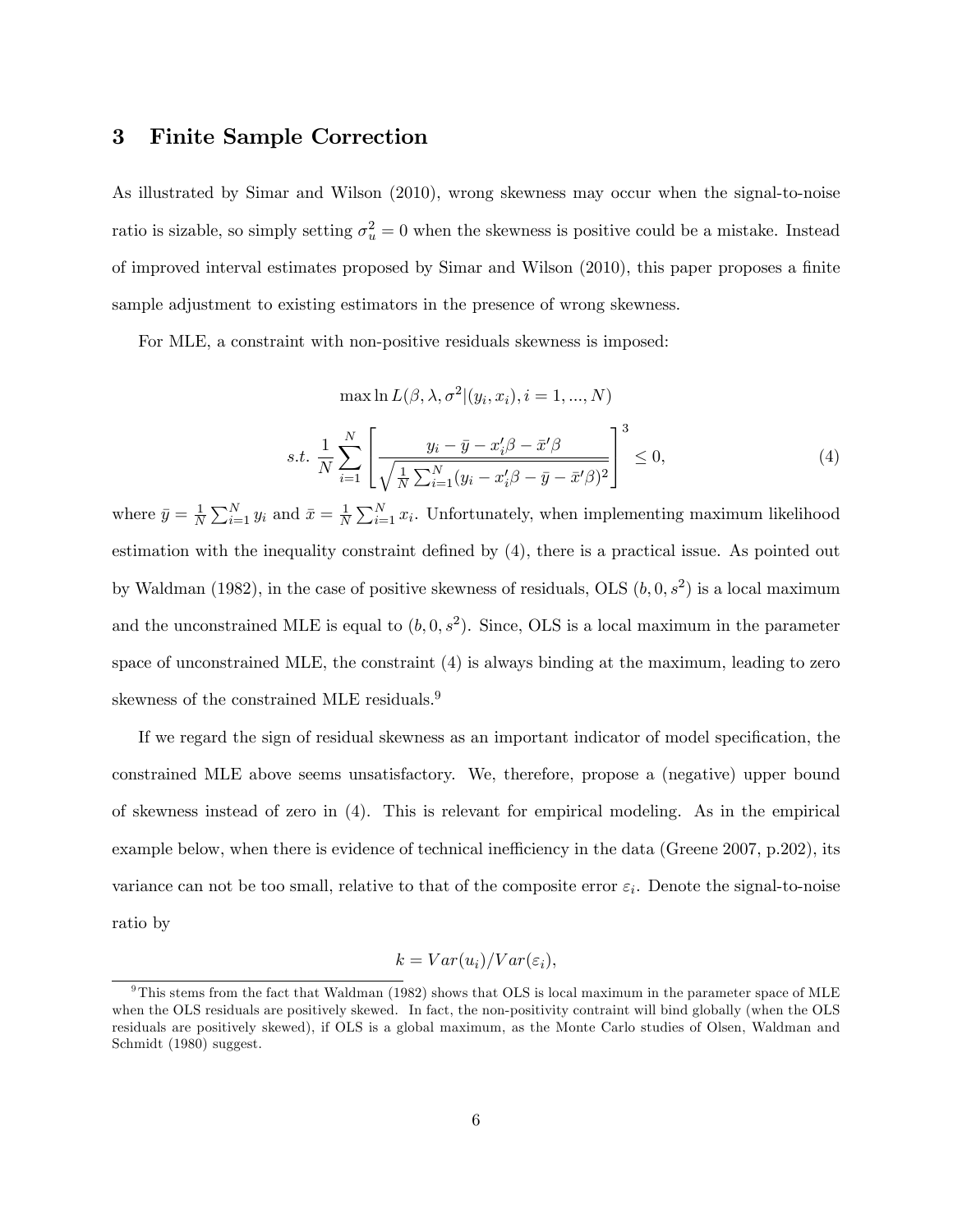instead of  $\lambda = \sigma_u/\sigma_v$ .<sup>10</sup> That is, a lower bound on the signal-to-noise ratio is implicitly imposed,  $k \geq k_0$ . To develop the relationship between the upper bound of skewness and the lower bound of the signal-to-noise ratio, consider the second and third moment of  $\varepsilon_i$ . Under the normal-half normal specification, Olson, Schmidt and Waldman (1980) show that

$$
Var(\varepsilon_i) = \sigma_v^2 + \frac{\pi - 2}{\pi} \sigma_u^2 \tag{5}
$$

and

$$
E[\varepsilon_i - E(\varepsilon_i)]^3 = \sigma_u^3 \sqrt{2/\pi} [(\pi - 4)/\pi]. \tag{6}
$$

It follows that the skewness of  $\varepsilon_i$  is

$$
E\left[\frac{\varepsilon_i - E(\varepsilon_i)}{\sqrt{Var(\varepsilon_i)}}\right]^3 = \left[\frac{\sigma_u^2}{Var(\varepsilon_i)}\right]^{3/2} \sqrt{2/\pi}[(\pi - 4)/\pi] = \left[\frac{Var(u_i)}{Var(\varepsilon_i)}\right]^{3/2} \frac{\pi - 4}{\pi - 2}\sqrt{\frac{2}{\pi - 2}},
$$

where  $\sigma_u^2$  is replaced with  $\frac{\pi}{\pi-2}Var(u_i)$ . Reparameterizing the skewness in terms of the signal-tonoise ratio, we have  $g(k) = k^{3/2} \frac{\pi - 4}{\pi - 2} \sqrt{\frac{2}{\pi - 2}} = -\Pi k^{3/2}$ , with a constant  $\Pi = \frac{4 - \pi}{\pi - 2} \sqrt{\frac{2}{\pi - 2}}$  $\frac{4-\pi}{\pi-2}\sqrt{\frac{2}{\pi-2}} \simeq 0.9953$ . Since  $\Pi > 0$ ,  $g(k) < 0$  (e.g.,  $g(0.1) \approx -0.0315$ ,  $g(0.2) \approx -0.0890$  and  $g(0.3) \approx -0.1635$ ) and  $g'(k) = -\frac{3}{2}\Pi k^{1/2} < 0$ . An important property of  $g(k)$  is that it is a monotonically decreasing function of k. This implies that any upper bound, say  $g_0$ , of the population skewness,  $g(k) \leq g_0$ , is equivalent to a lower bound, denoted by  $k_0$ , of the signal-to-noise ratio,  $k \ge k_0$ , i.e.,  $g_0 = g(k_0) < 0$ .

We impose this upper bound on the sample skewness, by replacing 0 in the constraint (4) with the negative upper bound of the population skewness,  $g(k_0)$ . Consequently, a modified constraint

$$
\frac{1}{N} \sum_{i=1}^{N} \left[ \frac{y_i - \bar{y} - x_i'\beta - \bar{x}'\beta}{\sqrt{\frac{1}{N} \sum_{i=1}^{N} (y_i - x_i'\beta - \bar{y} - \bar{x}'\beta)^2}} \right]^3 \le g(k_0)
$$

is used in the constrained MLE in the event of wrong skewness of the OLS residuals.

Based on Waldmanís (1982) argument, the constraint above will also be binding at a maximum in the neighborhood of OLS. The constraint becomes

$$
\frac{1}{N} \sum_{i=1}^{N} \left[ \frac{y_i - \bar{y} - x_i' \beta - \bar{x}' \beta}{\sqrt{\frac{1}{N} \sum_{i=1}^{N} (y_i - x_i' \beta - \bar{y} - \bar{x}' \beta)^2}} \right]^3 = g(k_0)
$$
\n(7)

<sup>&</sup>lt;sup>10</sup>Coelli (1995) also uses this signal-to-noise ratio measure, denoted by  $\gamma^*$ , in his Monte Carlo experiments.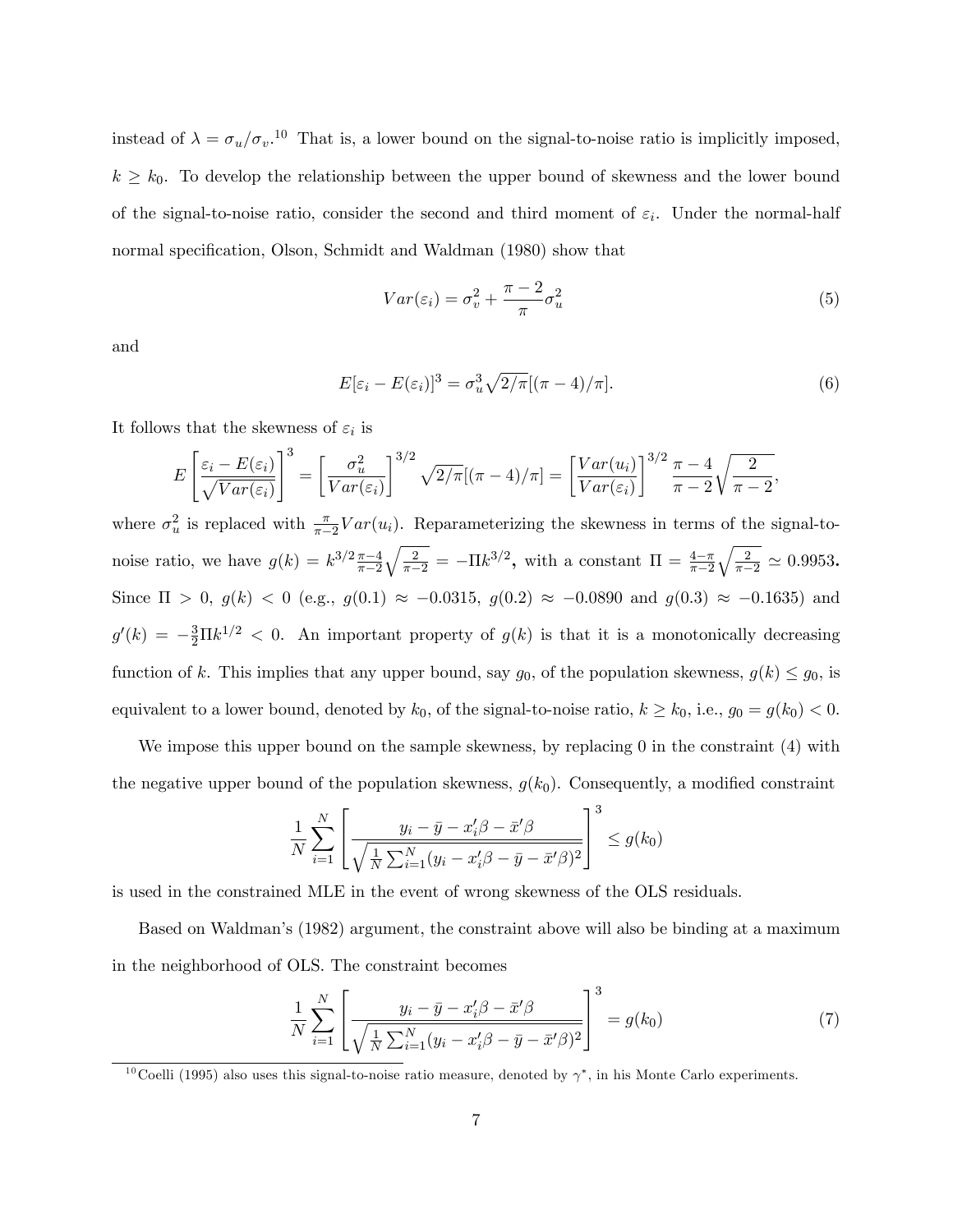This finite sample adjustment gives a constrained estimator of parameter vector  $(\beta, \lambda, \sigma^2)$ .

The constrained COLS slope coefficients can be similarly defined. We use constraint  $(7)$ , but replace the likelihood (2) with the sum of squared residuals as the objective function of a minimization problem. Since COLS reduces to OLS in the presence of wrong skewness and OLS is a local maximum of likelihood, as a finite sample adjustment to OLS, the constrained COLS slope coefficients are expected be close to their constrained MLE counterparts.

#### 3.1 Linearizing the constraint

The non-linearity of  $\beta$  in the constraint (7) creates computational difficulties in calculating the constrained MLE. To simplify computation, a linearized version of the constraint (7) is considered. Given that OLS is a local maximum of likelihood in the presence of wrong skewness, empiricists normally start by estimating OLS with  $u_i = 0$ . This is the first step in LIMDEP (Greene, 1995) and FRONTIER (Coelli, 1996). If the skewness of the OLS residuals is positive, then OLS is the optimum and the point of departure for our linearization concept.

Since the primary concern is skewness correction, we impose the additional restriction that the MLE residual variance  $\frac{1}{N} \sum_{i=1}^{N} (y_i - x_i' \beta - \bar{y} - \bar{x}' \beta)^2$  is equal to that of OLS residuals,  $\hat{\mu}'_2$ . Thus, the linearized constraint becomes:

$$
\frac{1}{N} \sum_{i=1}^{N} [y_i - \bar{y} - (x_i - \bar{x})'\beta]^3 = g(k_0) \cdot (\hat{\mu}'_2)^{3/2}.
$$

Denote  $f(\beta) = \frac{1}{N} \sum_{i=1}^{N} [y_i - \bar{y} - (x_i - \bar{x})'\beta]^3$ . The first-order Taylor expansion of  $f(\beta)$  at the OLS estimate  $\hat{\beta}_{OLS}$  is:

$$
f(\beta) \approx f(\hat{\beta}_{OLS}) + \left[\frac{\partial f(\beta)}{\partial \beta}_{|\hat{\beta}_{OLS}}\right]' \cdot (\beta - \hat{\beta}_{OLS}),
$$

where  $\frac{\partial f(\beta)}{\partial \beta}_{\beta}$  is the derivative of  $f(\beta)$  with respect to  $\beta$  evaluated at  $\hat{\beta}_{OLS}$ .  $f(\hat{\beta}_{OLS})$  is the 3<sup>rd</sup> central moment of OLS residuals, i.e.,  $\hat{\mu}'_3$ . Now,

$$
\frac{\partial f(\beta)}{\partial \beta} = -\frac{3}{N} \sum_{i=1}^{N} [y_i - \bar{y} - (x_i - \bar{x})'\beta]^2 (x_i - \bar{x}),
$$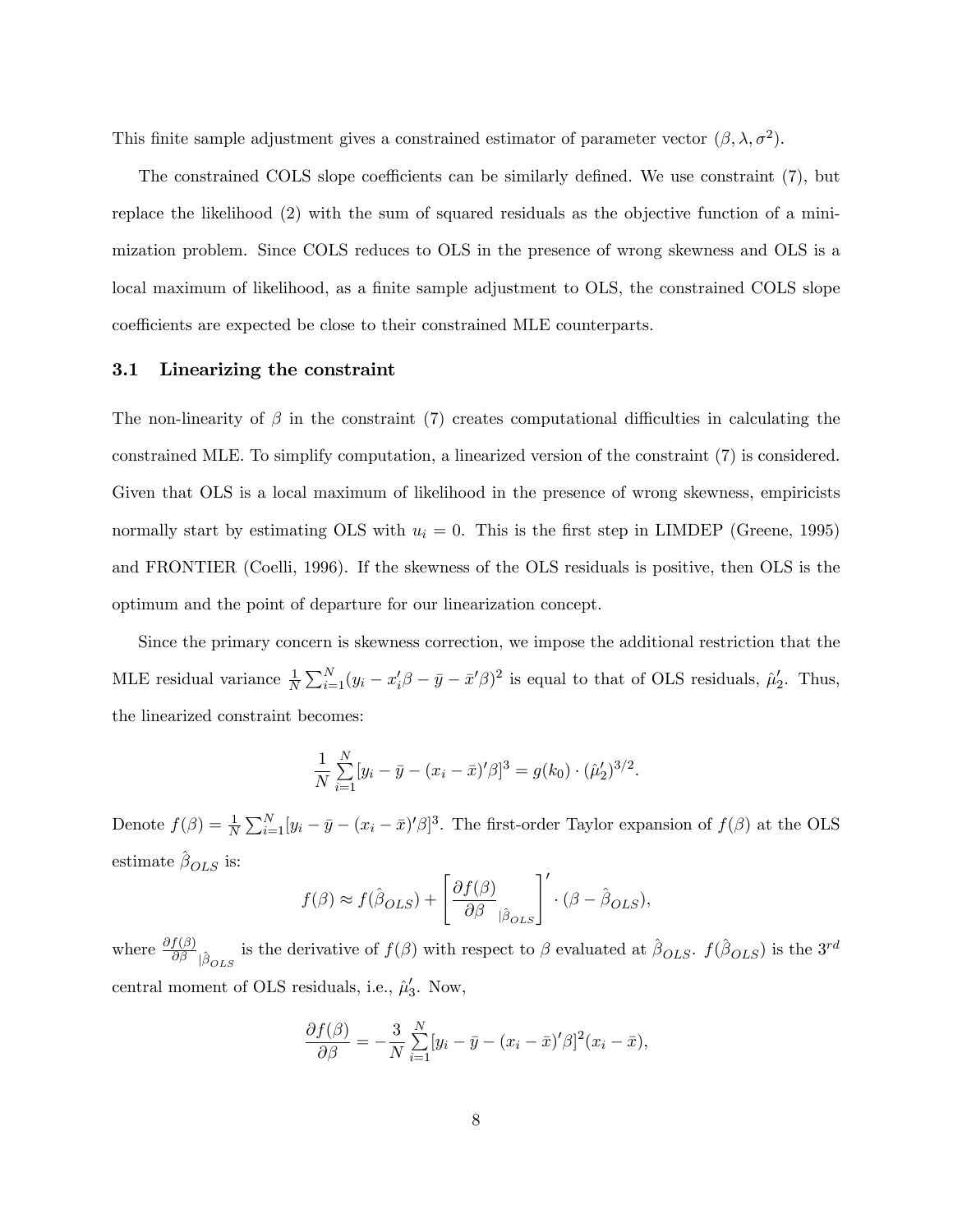and

$$
\frac{\partial f(\beta)}{\partial \beta}\Big|_{\hat{\beta}_{OLS}} = -\frac{3}{N} \sum_{i=1}^{N} e_i^2 (x_i - \bar{x}),
$$

where  $e_i$  denotes the OLS residual  $y_i - x_i' \hat{\beta}_{OLS}$  with a sample mean equal to zero. Hence, an approximation of the constraint (7) is

$$
\hat{\mu}'_3 - \frac{3}{N} \sum_{i=1}^N e_i^2 (x_i - \bar{x})' (\beta - \hat{\beta}_{OLS}) = g(k_0) \cdot (\hat{\mu}'_2)^{3/2},\tag{8}
$$

or

$$
\left[\frac{1}{N}\sum_{i=1}^{N}e_i^2(x_i-\bar{x})\right]'(\beta-\hat{\beta}_{OLS}) = \frac{\hat{\mu}_3'}{3} - \frac{g(k_0)}{3}(\hat{\mu}_2')^{3/2}.
$$
\n(9)

Letting the  $N \times 1$  vector  $\tilde{e}$  be the squared OLS residual vector  $(e_1^2, ..., e_N^2)'$ , the constraint above can be written in matrix form as

$$
\frac{1}{N}\tilde{e}'M_0X(\beta - \hat{\beta}_{OLS}) = \frac{\hat{\mu}'_3}{3} - \frac{g(k_0)}{3}(\hat{\mu}'_2)^{3/2},
$$

where  $M_0 = I - \frac{1}{N} \mu'$  and  $\iota = (1, ..., 1)'$ . Thus, the linear constraint above can be written as

$$
R\beta = q(k_0) \tag{10}
$$

with  $R = \frac{1}{N} \tilde{e}' M_0 X$  and  $q(k_0) = R \hat{\beta}_{OLS} + \frac{\tilde{\mu}_3'}{3} + \frac{\Pi}{3} k_0^{3/2} (\tilde{\mu}_2')^{3/2}$ , depending on the value of  $k_0$ .<sup>11</sup>

Therefore, the proposed finite sample correction for MLE of  $(\beta, \lambda, \sigma^2)$ , i.e., the constrained MLE, is defined as the solution to maximizing the likelihood  $(2)$  subject to the linear constraint  $(10)$ . The corresponding estimators of  $\sigma_u^2$  and  $\sigma_v^2$  can be obtained by using the relationship  $\sigma_z^2 = \sigma_u^2 + \sigma_v^2$  and  $\lambda = \sigma_u/\sigma_v.$ 

Similarly, the constrained COLS of  $\beta$  is defined to minimize the sum of squared residuals subject to (10). As in the unconstrained estimation, the constrained estimators of  $\sigma_u^2$  and  $\sigma_v^2$  can be obtained by formula (3).

<sup>&</sup>lt;sup>11</sup>It is worth noting that (10) is not a direct linearization of (7). Alternatively, a full linearization of (7) can be similarly obtained by replacing  $R = \frac{1}{N} \tilde{e}' M_0 X$  with  $R = \frac{1}{N} (\tilde{e}' M_0 - \sqrt{\tilde{\mu}_2} \tilde{\mu}'_3 e') X$ . The additional term  $-\frac{1}{N} \sqrt{\tilde{\mu}_2} \tilde{\mu}'_3 e' X$ is from the effect of the denominator of the constraint in (7). Monte Carlo simulations suggest that the estimation results are robust to this choice. Details are available upon request.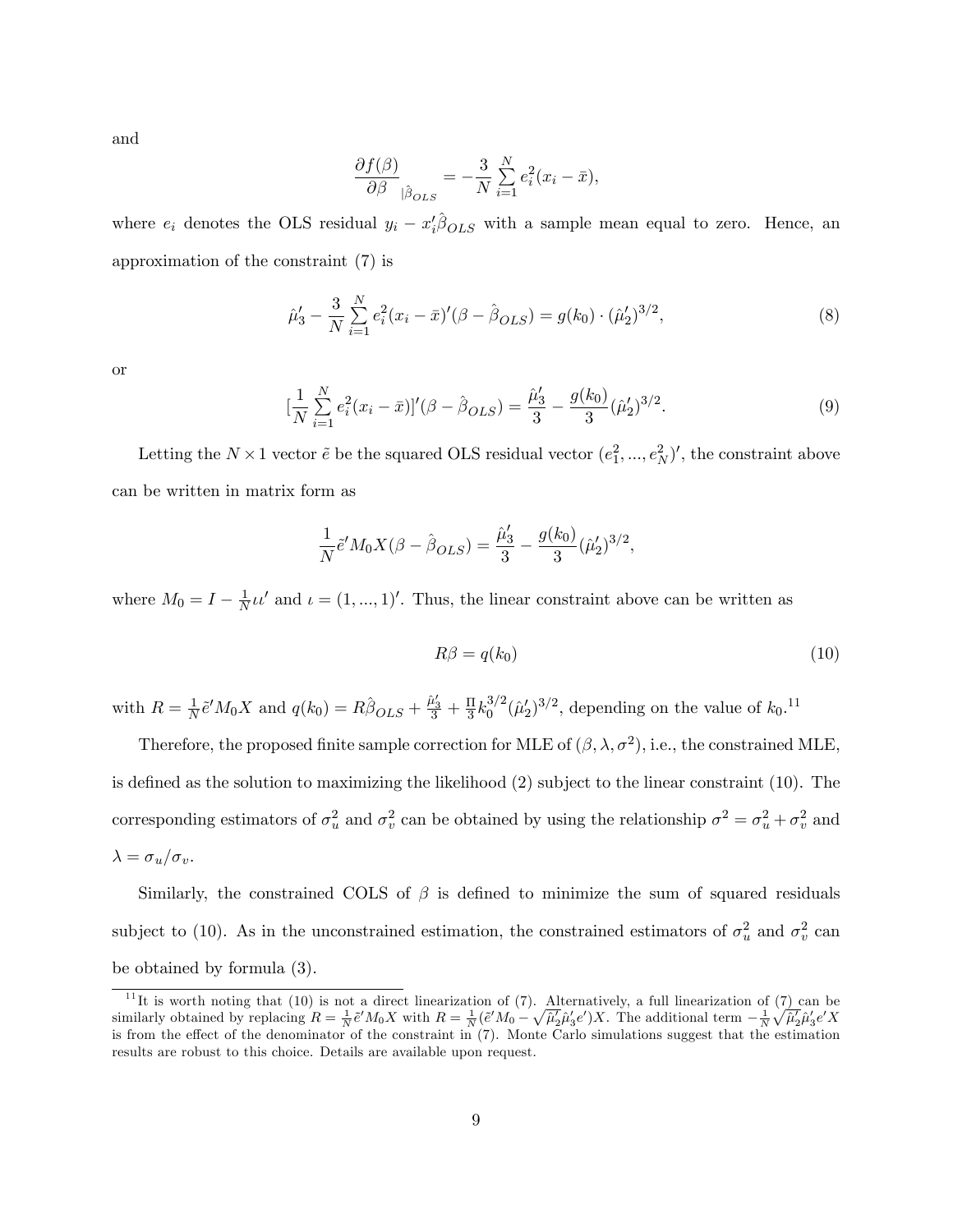If  $k_0 = 0$ , then  $g(k_0) = 0$  and the constraint above becomes  $R(\beta - \hat{\beta}_{OLS}) = \hat{\mu}'_3/3$ . This implies that the constrained and unconstrained estimators would be similar, since  $\hat{\mu}'_3$  is usually very small in the presence of wrong skewness. In the extreme case of  $\hat{\mu}'_3 = 0$ , the constrained estimator reduces to OLS, which is a local maximum of the likelihood.

Using the linearized constraint  $(10)$ , the estimates, standard errors and confidence intervals of the constrained MLE and constrained COLS can be easily obtained using Stata or other existing software.<sup>12</sup>

However, since (10) does not guarantee a negative residual skewness in finite samples, there is a possibility that wrong skewness could still occur after our correction. The Monte Carlo experiments below show that this may only be a concern when the underlying signal-to-noise ratio is very small.

#### 3.2 Choosing the value of  $k_0$

The idea of the proposed constrained estimators is to adjust the slope coefficients to obtain a correct sign of residual skewness using the constraint  $(10)$ , which is a function of  $k_0$ . It is expected that when the chosen value of  $k_0$  is small, a slight adjustment results in the constrained MLE (or constrained COLS), and its value will be close to the unconstrained MLE.

Choosing a specific value of  $k_0$  is an empirical issue. On the one hand, when there is a *priori* evidence of inefficiency, the signal-to-noise ratio cannot be too small. On the other hand, as illustrated by the Monte Carlo study in Simar and Wilson (2010), wrong skewness is less likely to occur as the signal-to-noise ratio increases.<sup>13</sup> In the spirit of this trade-off we develop model selection criteria to choose  $k_0$ . The idea is to incorporate a penalty function, so that as  $k_0$  increases the penalty decreases. Hence, the fit of the model and effect of the constraint on the optimum can be balanced.

 $12$  In the empirical example below, the command *Frontier* in Stata, which allows for a linear constraint, is employed. <sup>13</sup>Table 1 in Simar and Wilson (2010) provides some guidance. On the one hand, when  $\lambda^2 \leq 0.1$  (i.e.,  $k =$  $1/(\frac{\pi}{\pi-2}\frac{1}{\lambda^2}+1)$  < 0.035) for samples with size less than 200, the proportion of wrong skewness is close to 50%, implying that the inefficiency term is hard to distinguish from noise. On the other hand, when  $\lambda^2 \ge 1$  ( $k \ge 0.267$ ), the wrong skewness probability decreases dramatically. For example, only 6% of samples display wrong residual skewness for  $\lambda^2 = 2$  (k = 0.421) and N = 200. We have a similar finding both for Simar and Wilson's design and the design in Section 5 of this paper. Results are available upon request.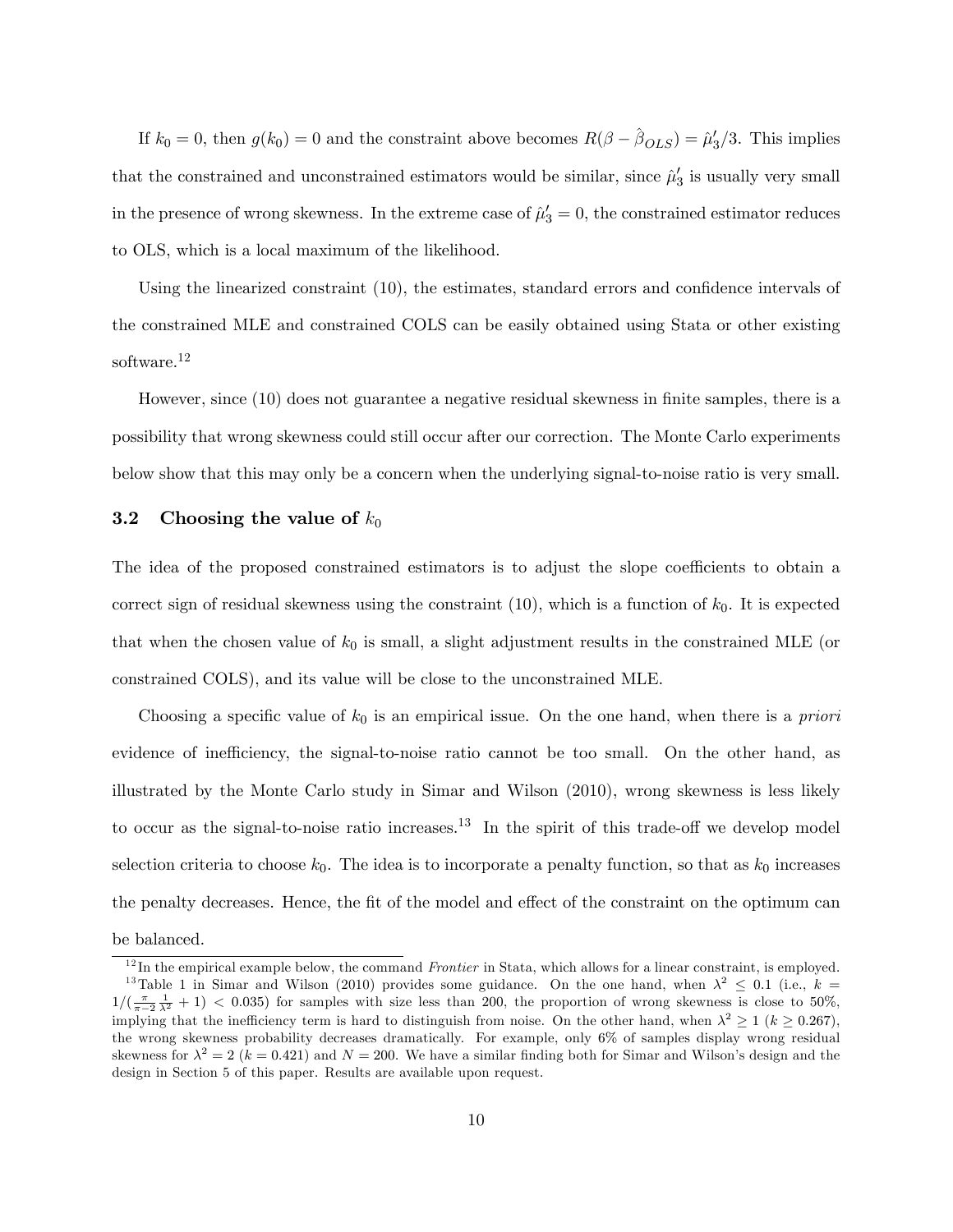For the constrained MLE we propose a Bayesian information criterion (BIC) via the likelihood to choose the value of  $k_0$ :

$$
BIC(k_0) = -2l_r(k_0) - k_0 \ln N,
$$

where  $l_r(k_0)$  is the log-likelihood evaluated at the constrained MLE of  $(\beta, \lambda, \sigma^2)$ , depending on  $k_0$ . Since OLS  $(b, 0, s^2)$  is a local maximum of the log-likelihood function in the presence of positive skewness with a restriction on  $k_0$ , the value of  $l_r(k_0)$  decreases with  $k_0$  in the neighborhood of  $(b, 0, s^2)$ .<sup>14</sup> Different from the usual BIC, here we use a negative sign in front of the penalty term  $k_0 \ln N$  so that  $-2l_r(k_0)$  and  $-k_0 \ln N$  move in opposite directions with  $k_0$ . An optimal value of  $k_0$ is chosen to minimize  $BIC(k_0)$ :

$$
\tilde{k}_0 = \arg\min_{k_0 \in [0,1)} BIC(k_0).
$$

Similarly, for the constrained COLS, a criterion based on sum of squared residuals is proposed to select the value of  $k_0$ :

$$
C(k_0) = \frac{1}{N}SSR_r(k_0) - k_0\hat{\sigma}_{\varepsilon}^2 \frac{\ln N}{N},
$$

where  $SSR_r(k_0)$  is the sum of squared residuals of OLS with the constraint (10).  $C(k_0)$  is a Mallows<sup>1</sup>  $C_p$ -type criterion, similar to the expression proposed by Bai and Ng (2002) to choose the number of factors in the approximate factor models, except that the penalty term takes a negative sign. By applying the properties of the usual restricted least squares, it can be shown that  $SSR_r(k_0)$ increases with  $k_0$ . (See the appendix.) Hence, the effect of increasing  $k_0$  on the model fit can be balanced by the penalty term, thus an appropriate value of  $k_0$  is chosen to minimize  $C(k_0)$ :

$$
\hat{k}_0 = \arg\min_{k_0 \in [0,1)} C(k_0).
$$

The estimated error variance  $\hat{\sigma}_{\varepsilon}^2$  provides an appropriate scaling to the penalty term. Here, we use  $\hat{\sigma}^2_{\varepsilon} = \frac{1}{N}$  $\frac{1}{N}SSR$ , where  $SSR$  is the sum of squared residuals of OLS without constraint.

$$
\lambda = \sqrt{\frac{\sigma_u^2}{\sigma_v^2}} = \sqrt{\frac{Var(u_i)}{\frac{\pi - 2}{\pi}\sigma_v^2}} = \sqrt{\frac{k}{\frac{\pi - 2}{\pi}(1 - k)}} = \sqrt{\frac{\pi}{\pi - 2}\frac{1}{(1/k - 1)}}.
$$

<sup>&</sup>lt;sup>14</sup>The constraint  $k \geq k_0$  is always binding in the neighborhood of OLS. And a restriction on k is equivalent on  $\lambda$ , which is a monotonic increasing function of  $k$  in the half-normal model,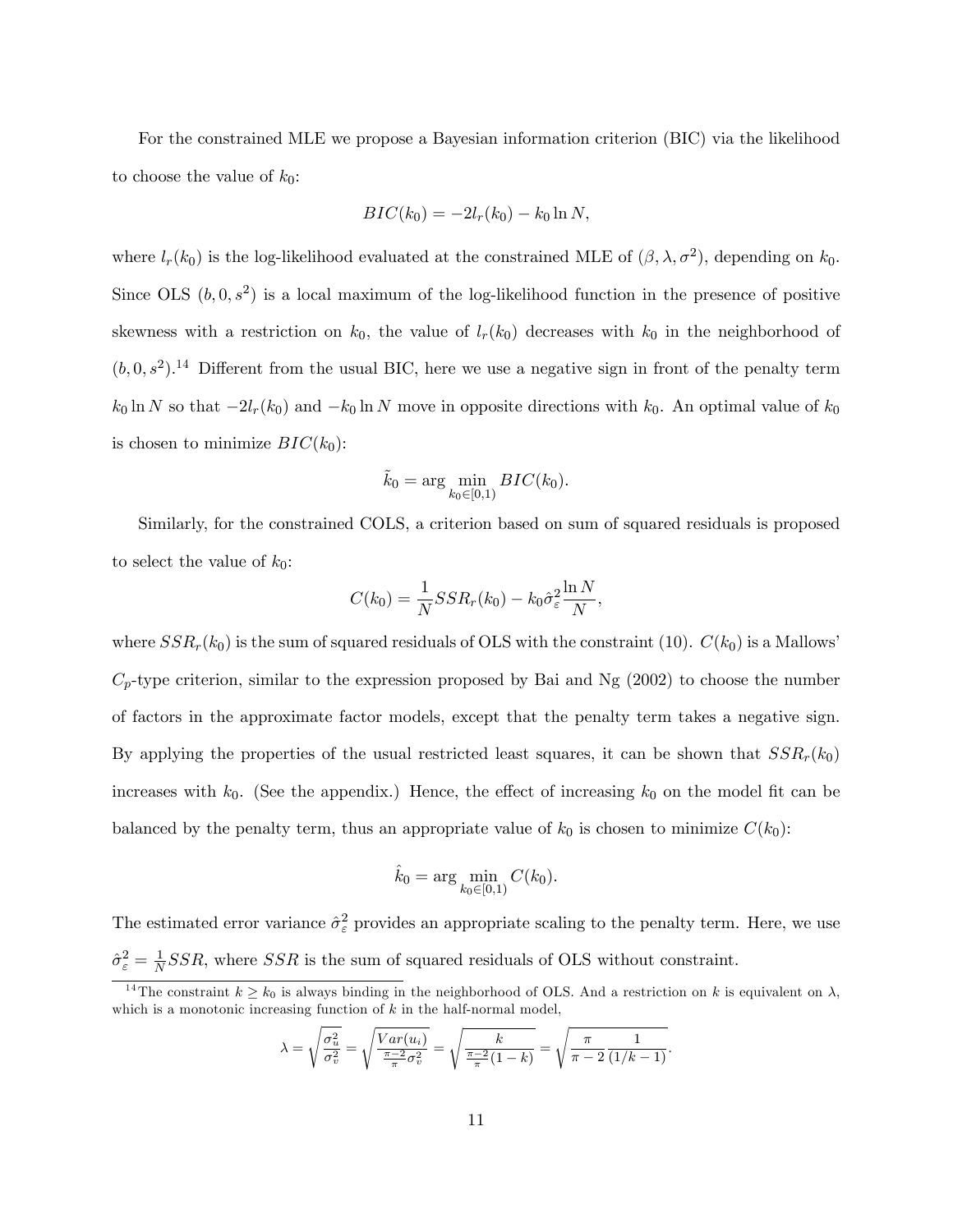In practice, to find the value of  $k_0$  (or  $\hat{k}_0$ ) a grid search can be applied to  $BIC(k_0)$  (or  $C(k_0)$ ) starting from a small positive value, e.g., 0.05.

Since the measures of the model Öt in the constrained MLE and COLS, i.e., the objective functions in the penalized least squares and penalized maximum likelihood, are different,  $k_0$  is not necessarily equal to  $\hat{k}_0$ . However, in the neighborhood of OLS  $(b, 0, s^2)$  with a small value of  $\lambda$ , when the term  $\sum_{i=1}^{N} \ln \left[1 - \Phi \left( \frac{\lambda}{\sqrt{\sigma^2}} (y_i - x_i^{\prime} \beta) \right) \right]$  in  $l(\beta, \lambda, \sigma^2)$  has small values of partial derivatives in the first-order conditions,  $k_0$  should be close to  $k_0$ .

It is worthwhile to note that  $k_0$  is not a model parameter here, and is selected by the proposed selection criteria only for finite sample correction. Thus, choosing  $k_0$  is inherently different from model selection in the literature, such as, choosing the number of model parameters, where consistency is a primary requirement for the penalty term. Therefore, we could use different penalty terms in  $BIC(k_0)$  or  $C(k_0)$  above as long as a unique value of  $k_0$  can be chosen. The Monte Carlo experiments and empirical example below suggest that the proposed selection criteria work well.

#### 4 Constrained Estimators

With the proposed finite sample adjustment, the sample can still be used to construct a point estimate for inferring population parameters in the presence of wrong skewness. This is similar in spirit to Simar and Wilson (2010), who still rely on the MLE estimation results, but provide more accurate interval estimates using improved inference (bagging) methods.

As previously mentioned, any negative constraint on sample skewness is binding in the presence of wrong skewness. This result implies that estimated  $\lambda$  (or k) is implicitly determined by the constraint (10). Consequently, it is biased when the selected value of  $k_0$ , the lower bound of k, is not equal to the true value of k. Inconsistency of the proposed constrained estimators might be a concern. However, this concern may be overstated. The wrong skewness is a finite sample issue under the true specification. As the sample size increases, wrong skewness is less likely to appear, so the proposed finite sample adjustment becomes unnecessary. Thus, asymptotics are less of a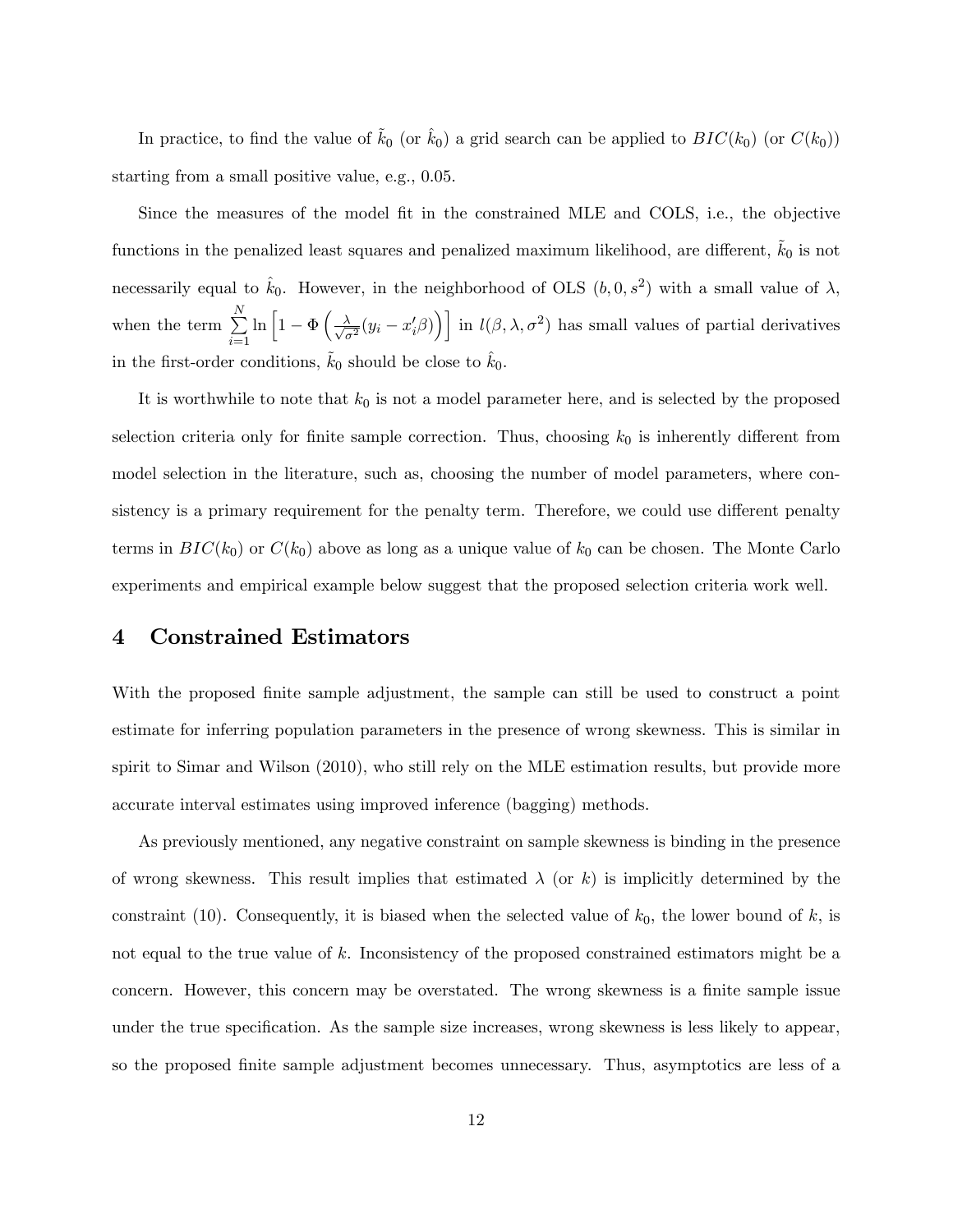concern here. In addition, with the nature of finite sample adjustment, the proposed method is regarded as an adjustment to existing estimators, rather than a new estimator.<sup>15</sup>

In the next subsection, properties of constrained estimators are studied. Since the constrained COLS is essentially restricted least squares, which has an analytical solution, we mainly focus on it.

#### 4.1 Constrained COLS

The proposed constrained COLS, denoted by  $\hat{\beta}_r$ , is a 2-step estimator. In the first step, for a given  $k_0$ , the constrained COLS  $\hat{\beta}_r(k_0)$  is defined as the solution of

$$
\min_{\beta} SSR(\beta) = \min_{\beta} (Y - X\beta)'(Y - X\beta)
$$
  
s.t.  $R\beta = q(k_0)$ .

In the second step,  $k_0$  is selected such that  $\hat{k}_0 = \arg \min_{k_0} C(k_0)$ , where  $C(k_0) = \frac{1}{N}(Y - X\hat{\beta}_r(k_0))'(Y - X\hat{\beta}_r(k_0))^T$  $X\hat{\beta}_r(k_0) - k_0 \hat{\sigma}_{\varepsilon}^2 \frac{\ln N}{N}$ . The proposed constrained COLS is defined as  $\hat{\beta}_r = \hat{\beta}_r(\hat{k}_0)$ .

This 2-step estimator is equivalent to a 1-step penalized least squares with the linear constraint:

$$
\min_{\beta,k_0} \frac{1}{N} (Y - X\beta)'(Y - X\beta) - k_0 \hat{\sigma}_\varepsilon^2 \frac{\ln N}{N}
$$
  
s.t.  $R\beta = q(k_0)$ .

This equivalence comes from the fact that in the objective function  $k_0$  only appears in the penalty term  $-k_0 \hat{\sigma}_{\varepsilon}^2 \frac{\ln N}{N}$ . Thus,  $\beta$  can be concentrated out for a given  $k_0$ .

For a given  $k_0$ ,  $\hat{\beta}_r(k_0)$  is the restricted least square. By Amemiya (1985) or Greene (2012),

$$
\hat{\beta}_r(k_0) = \hat{\beta}_{OLS} - (X'X)^{-1}R'[R(X'X)^{-1}R']^{-1}[R\hat{\beta}_{OLS} - q(k_0)],
$$

and

$$
SSR_r(k_0) = SSR + [R\hat{\beta}_{OLS} - q(k_0)]'[R(X'X)^{-1}R']^{-1}[R\hat{\beta}_{OLS} - q(k_0)].
$$

 $15$ In this sense, our approach is different from the literature on models with moment conditions, e.g., Moon and Schorfheide (2009).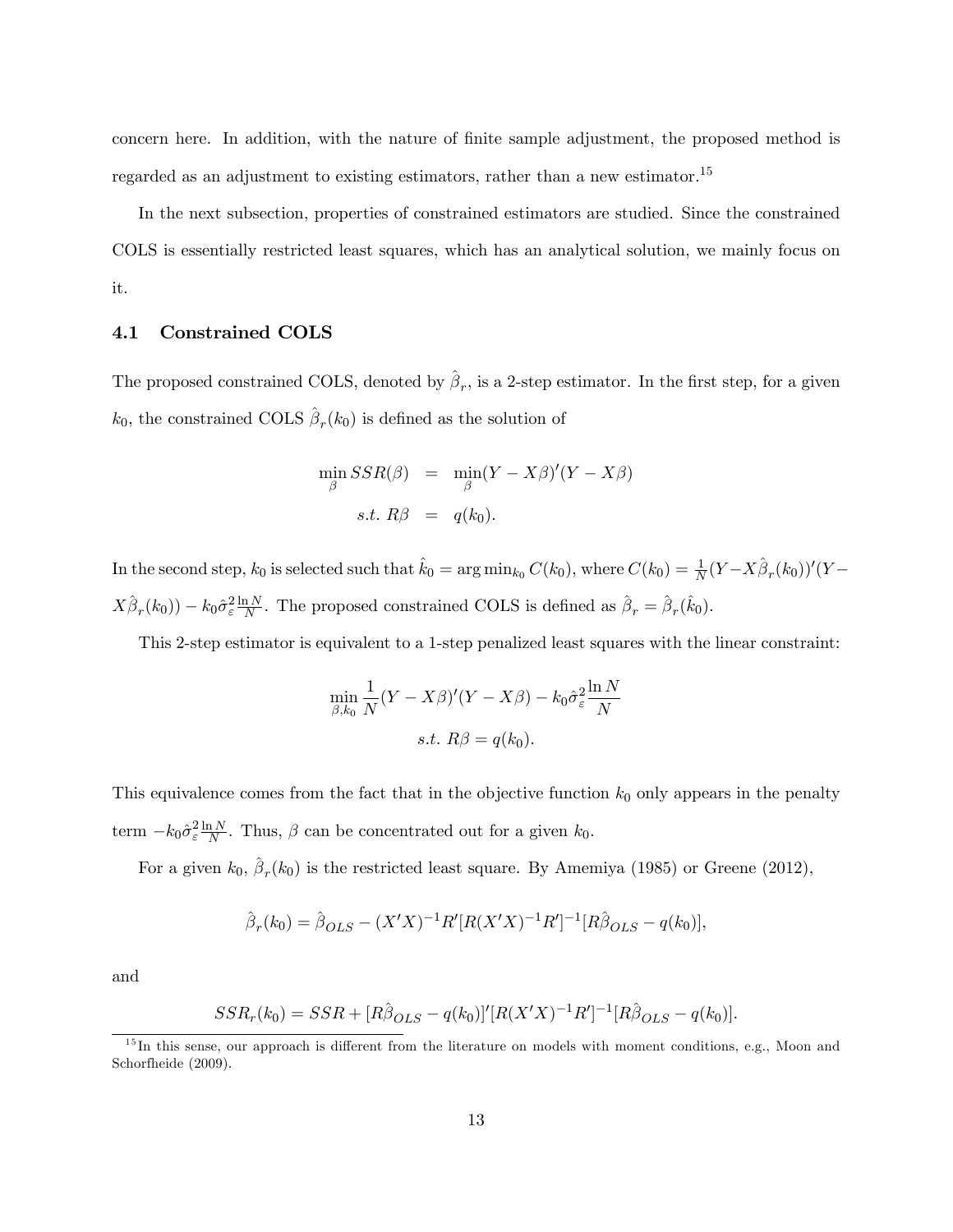Thus, the criterion is

$$
C(k_0) = \frac{1}{N}SSR + \frac{1}{N}[R\hat{\beta}_{OLS} - q(k_0)]'[R(X'X)^{-1}R']^{-1}[R\hat{\beta}_{OLS} - q(k_0)] - k_0\hat{\sigma}_{\varepsilon}^2\frac{\ln N}{N}.
$$

Minimizing  $C(k_0)$  defines  $\hat{k}_0$ . The follow proposition proves the existence and uniqueness of  $\hat{k}_0$ .

**Proposition 1** In the presence of positive skewness of OLS residuals, i.e.,  $\hat{\mu}'_3 > 0$ , (i)  $\frac{dSSR_r(k_0)}{dk_0} >$ 0; (ii) for a reasonable sample size N, there exists a solution for  $\hat{k}_0$  such that  $\hat{k}_0$  minimizes  $C(k_0)$ ; (iii)  $\frac{d^2C(k_0)}{dk_0^2} > 0$ , implying that  $\hat{k}_0$  is the unique solution.

The proof is in Appendix.

Since  $\frac{\ln N}{N} \to 0$ , when  $N \to \infty$ , compared with the first term  $\frac{1}{N}SSR_r(k_0)$ , which converges to a non-zero constant, the penalty term  $-k_0 \hat{\sigma}_{\varepsilon}^2 \frac{\ln N}{N}$  in  $C(k_0)$  can be ignored asymptotically. This implies that  $\hat{k}_0 \to 0$  as  $N \to \infty$ . Hence, when N is large the proposed constrained COLS approaches the OLS with constraint  $R(\beta - \hat{\beta}_{OLS}) = \hat{\mu}'_3/3$ , which is very close to OLS in the presence of wrong skewness.

This property also implies that in a sample with a large number of firms, the selected  $k_0$  could be 0. In this case, to avoid wrong skewness, a small positive value, say, 0:05, is suggested.

For a given sample, the difference between OLS and the constrained COLS

$$
\hat{\beta}_{OLS} - \hat{\beta}_r = (X'X)^{-1}R'[R(X'X)^{-1}R']^{-1}[R\hat{\beta}_{OLS} - q(\hat{k}_0)]
$$

depends on  $\hat{k}_0$ , and

$$
\frac{d[\hat{\beta}_{OLS}-\hat{\beta}_r]}{d\hat{k}_0}=-(X'X)^{-1}R'[R(X'X)^{-1}R']^{-1}\frac{\Pi}{2}\hat{k}_0^{1/2}(\hat{\mu}_2')^{3/2}
$$

implying that the magnitude of this difference is positively correlated with the chosen value  $\hat{k}_0$ .

#### 4.2 Constrained MLE

For a given  $k_0$ , the constrained MLE  $(\hat{\beta}_{CMLE}(k_0), \hat{\lambda}_{CMLE}(k_0), \hat{\sigma}_{CMLE}^2(k_0))$  depends on  $k_0$ . Minimizing  $BIC(k_0)$  determines the value of  $k_0$ , i.e.,  $\tilde{k}_0 = \arg \min_{k_0 \in [0,1)} BIC(k_0)$ . Similar to the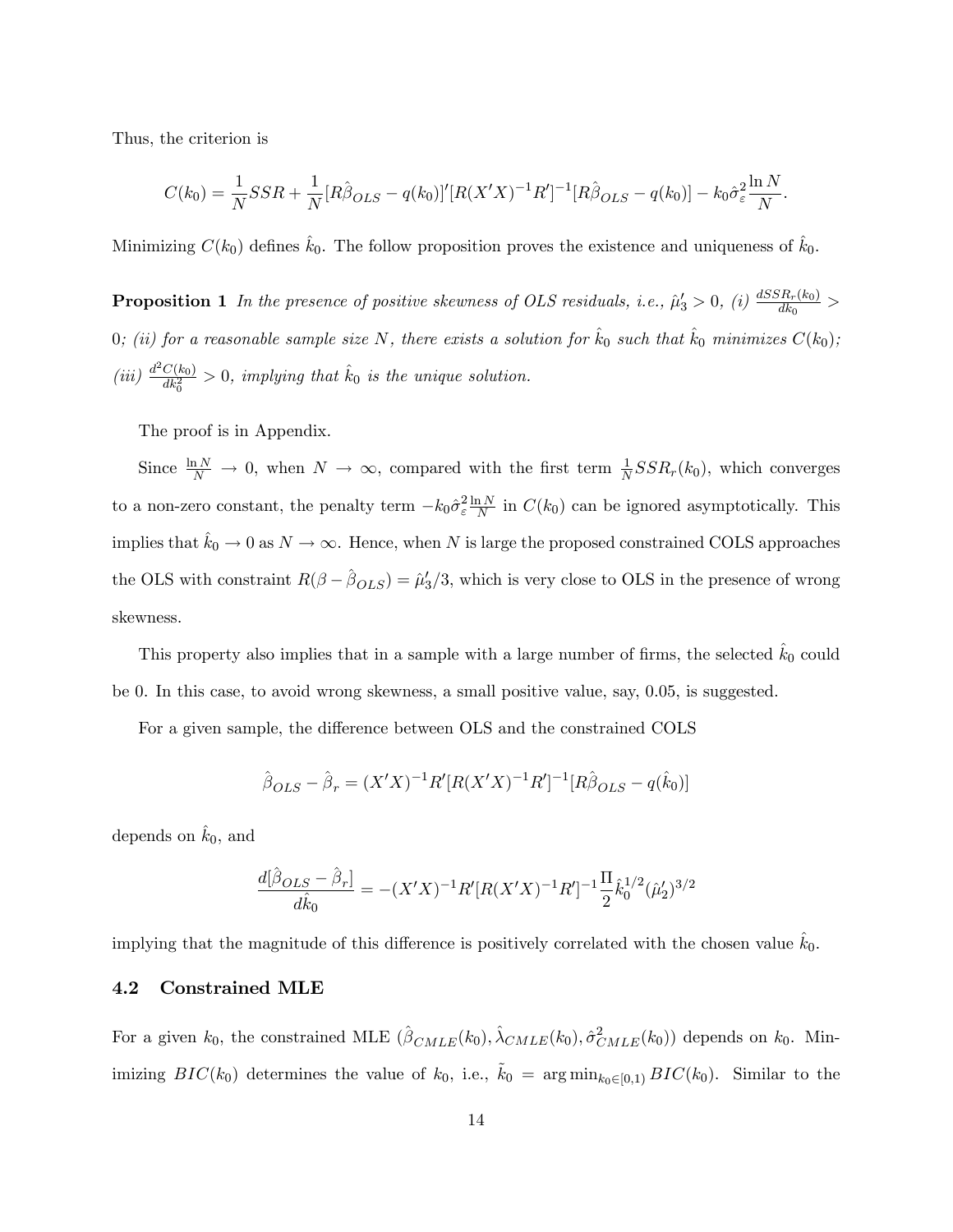constrained COLS,  $(\hat{\beta}_{CMLE}, \hat{\lambda}_{CMLE}, \hat{\sigma}_{CMLE}^2)$  is defined as  $(\hat{\beta}_{CMLE}(\tilde{k}_0), \hat{\lambda}_{CMLE}(\tilde{k}_0), \hat{\sigma}_{CMLE}^2(\tilde{k}_0)).$ It can also be written as a penalized maximum likelihood estimator with a constraint,

$$
\min_{\beta,\lambda,\sigma^2,k_0} -2l(\beta,\lambda,\sigma^2) - k_0 \ln N
$$

$$
s.t. R\beta = q(k_0),
$$

where  $l(\beta, \lambda, \sigma^2) = \frac{N}{2} \ln(\frac{2}{\pi}) - \frac{N}{2} \ln \sigma^2 + \sum_{i=1}^N \ln \left[1 - \Phi \left(\frac{\lambda}{\sqrt{\sigma^2}}(y_i - x_i'\beta)\right)\right] - \frac{1}{2\sigma^2} \sum_{i=1}^N (y_i - x_i'\beta)^2$  defined in (2).

Since there is no analytical solution to the constrained optimization problem above, it is difficult to derive the properties of constrained MLE.

However, dividing by N,  $\frac{1}{N}BIC(k_0) = -\frac{2}{N}l_r(k_0) - k_0 \frac{\ln N}{N}$ , compared with  $-\frac{2}{N}l_r(k_0)$ , which does not converge to zero, the penalty term  $-k_0 \frac{\ln N}{N}$  can be asymptotically ignored as  $N \to \infty$ , implying that  $k_0$  tends to 0 as  $N \to \infty$ . Since  $k_0$  is small when N is large, the proposed constrained MLE is expected be close to MLE. Since the MLE of slope parameters is very close to OLS, the constrained MLE and constrained COLS are expected to be close. Similar to the constrained COLS, the selected  $k_0$  could be 0 in a sample with a large N. In this case, we also impose a lower bound of, say, 0:05, to avoid wrong skewness.

We now consider the difference between constrained MLE and OLS by examining the first-order conditions of (2). Aigner, Lovell and Schmidt (1977) show that:

$$
\frac{\partial \ln L}{\partial \sigma^2} = -\frac{N}{2\sigma^2} + \frac{1}{2\sigma^4} \sum_{i=1}^N (y_i - x_i' \beta)^2 + \frac{\lambda}{2\sigma^3} \sum_{i=1}^N \frac{\phi(\cdot)}{1 - \Phi(\cdot)} (y_i - x_i' \beta) = 0; \tag{11}
$$

$$
\frac{\partial \ln L}{\partial \lambda} = -\frac{1}{\sigma^2} \sum_{i=1}^{N} \frac{\phi(\cdot)}{1 - \Phi(\cdot)} (y_i - x_i' \beta) = 0; \tag{12}
$$

$$
\frac{\partial \ln L}{\partial \beta} = \frac{1}{\sigma^2} \sum_{i=1}^N (y_i - x_i' \beta) x_i + \frac{\lambda}{\sigma} \sum_{i=1}^N \frac{\phi(\cdot)}{1 - \Phi(\cdot)} x_i = 0, \tag{13}
$$

where  $\phi(\cdot)$  is the standard normal density function.  $\phi(\cdot)$  and  $\Phi(\cdot)$  are evaluated at  $\frac{\lambda}{\sigma}(y_i - x_i'\beta) = \frac{\lambda}{\sigma} \varepsilon_i$ . Waldman (1982) shows that in the presence of wrong skewness  $\lambda = 0$  and OLS is a local maximum of the log-likelihood.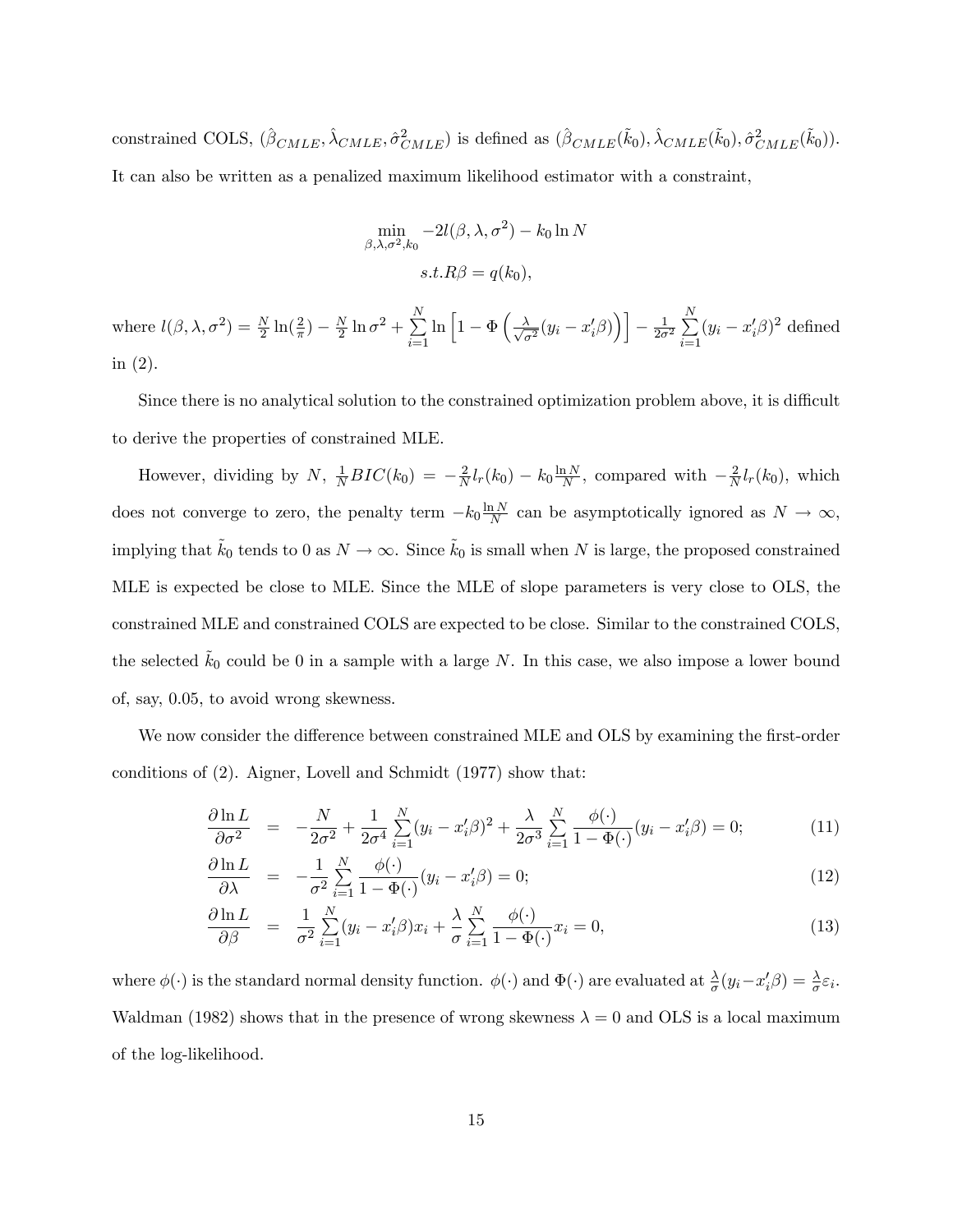For our constrained MLE, the constraint (7) or (9) involves the value of  $k_0$ , not  $\lambda$  directly. Since  $\lambda$  is a monotonic increasing function of  $k, k \geq k_0$  implies

$$
\lambda \ge \sqrt{\frac{\pi}{\pi - 2} \frac{1}{(1/k_0 - 1)}}.\tag{14}
$$

To show how restricting  $\lambda$  affects the estimation result and how the constrained MLE of  $\beta$  is different from the OLS, consider equation (13).<sup>16</sup> Taking the first-order Taylor expansion at  $\lambda = 0$ gives

$$
\frac{\phi(\frac{\lambda}{\sigma}\varepsilon_i)}{1-\Phi(\frac{\lambda}{\sigma}\varepsilon_i)} \approx \sqrt{\frac{2}{\pi}} + \frac{2}{\pi}\frac{\lambda}{\sigma}\varepsilon_i.
$$

Thus, (13) becomes

$$
0 = \sum_{i=1}^{N} (y_i - x_i'\beta)x_i + \lambda \sigma \sum_{i=1}^{N} \frac{\phi(\frac{\lambda}{\sigma} \varepsilon_i)}{1 - \Phi(\frac{\lambda}{\sigma} \varepsilon_i)} x_i \approx \sum_{i=1}^{N} (y_i - x_i'\beta)x_i + \lambda \sigma \sum_{i=1}^{N} (\sqrt{\frac{2}{\pi}} + \frac{2}{\pi} \frac{\lambda}{\sigma} \varepsilon_i)x_i
$$
  
= 
$$
(1 + \frac{2}{\pi}\lambda^2) \sum_{i=1}^{N} (y_i - x_i'\beta)x_i + \sqrt{\frac{2}{\pi}} \lambda \sigma \sum_{i=1}^{N} x_i.
$$

That is,

$$
\sum_{i=1}^{N} (y_i - x_i' \beta) x_i + \frac{\sqrt{\frac{2}{\pi}} \lambda}{(1 + \frac{2}{\pi} \lambda^2)} \sqrt{\sigma^2} \sum_{i=1}^{N} x_i = 0.
$$
\n(15)

In matrix form, the equation (15) above can be written as

$$
X'y - X'X\beta + \varphi(\lambda)\sqrt{\sigma^2}X'\iota = 0
$$
\n(16)

where  $\varphi(\lambda) = \sqrt{\frac{2}{\pi}}\lambda/(1 + \frac{2}{\pi}\lambda^2)$  and  $\iota$  is the  $N \times 1$  vector of ones. Equivalently,

$$
\hat{\beta}_{CMLE} \simeq (X'X)^{-1}X'y + \varphi(\lambda)\sqrt{\sigma^2}(X'X)^{-1}X'\iota. \tag{17}
$$

In the presence of wrong skewness, OLS (i.e.,  $\lambda = \varphi = 0$ ) is a local maximum of the log-likelihood. Under the constraint (14), the estimator of  $\beta$  is adjusted by the second term in equation (17).

Given the fact that  $\varphi(\lambda)$  is monotonically increasing in  $\lambda$  in the range  $[0, \sqrt{\pi/2} \approx 1.2533]$ , the difference between the constrained MLE and the OLS of  $\beta$  is positively related to the value

<sup>&</sup>lt;sup>16</sup>Strictly speaking, restricting  $\lambda$  as a constraint yields a different result from constraint (7). Though the population skewness is equal to  $g(k_0)$  and thus a monotonic function of  $\lambda$ , the sample skewness is not a function of  $\lambda$ . However, the insights derived here on the effect of the chosen value of  $k_0$  on estimation still apply.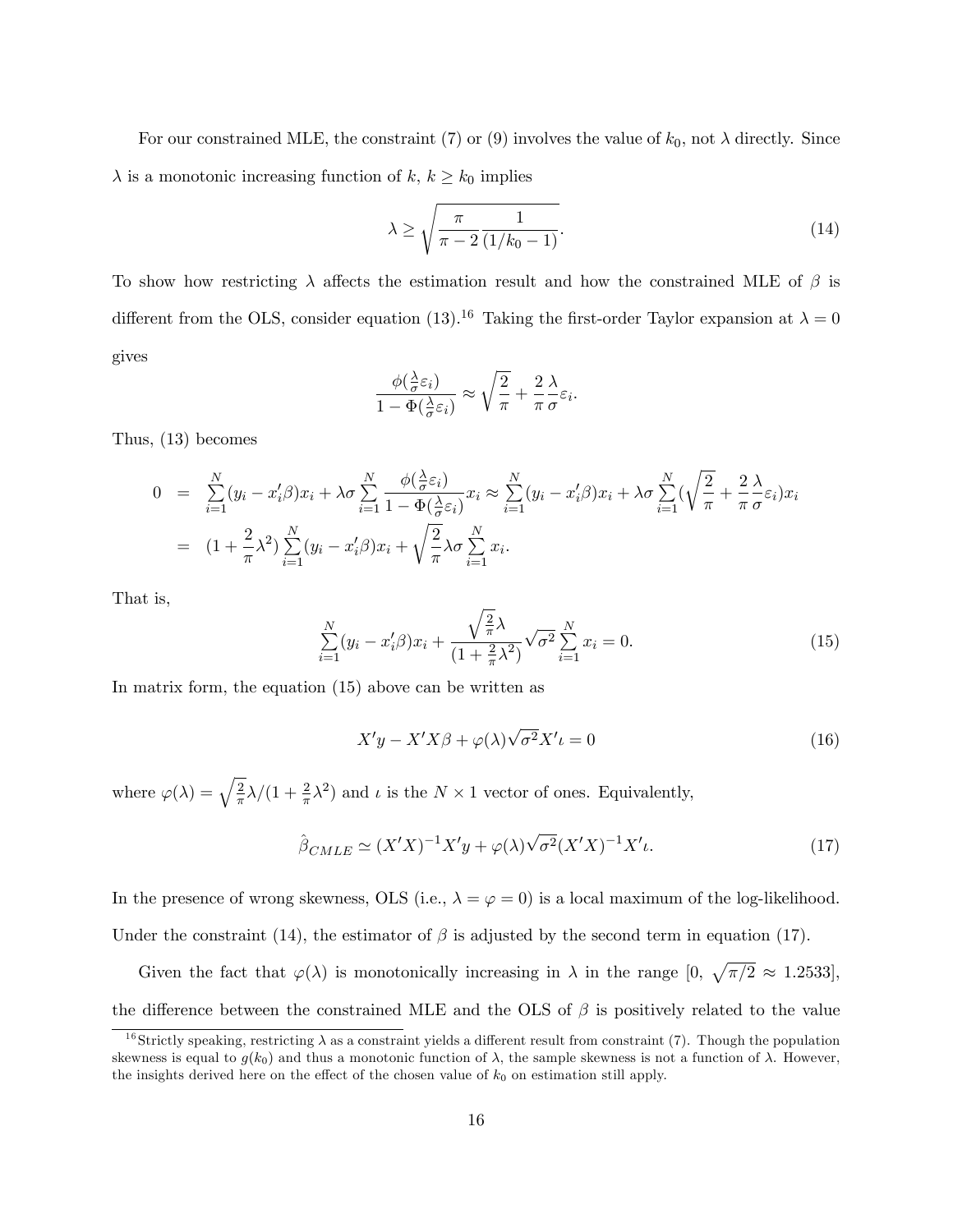of  $\lambda$ <sup>17</sup> The larger  $\lambda$  (or  $k_0$ ) is imposed, the bigger is the difference between the OLS and the constrained MLE. Furthermore, in a given sample this difference depends not only on  $\varphi(\lambda)$ , but also on the sample value of the regressors and  $\sigma^2$  jointly determined by first-order equations. We conjecture that constraint (10) with a small value of  $k_0$ , slightly adjusts the estimators of  $\beta$  and  $\sigma_v^2$ , but has a much larger effect on the estimated  $\sigma_u^2$  and  $\lambda$ . This point is confirmed in the Monte Carlo experiments and empirical example below.

#### 5 Monte Carlo Experiments

In this section, Monte Carlo experiments are conducted to study how the proposed constraints affect the estimates, and how the chosen value of  $k_0$ , the imposed lower bound of k, is affected by the sample size. Different from the constrained MLE, the constrained COLS has an analytical solution and established results are in the previous section. Thus, it is computationally convenient to use the constrained COLS in Monte Carlo experiments, and the main results can be carried over to the constrained MLE.

We consider a specification

$$
y_i = \beta_0 + \beta_1 x_{1i} + \beta_2 x_{2i} + \varepsilon_i, \ \varepsilon_i = -u_i + v_i, \ \ i = 1, \cdots, N,
$$

where  $\beta_0 = 1, \beta_1 = 0.8, \beta_2 = 0.2, x_{1i} \sim \log(|N(4, 100)|), x_{2i} \sim \log(|N(2, 60)|), v_i \sim N(0, \sigma_v^2)$ and  $u_i \sim |N(0, \sigma_u^2)|$ .  $k = Var(u_i)/Var(\varepsilon_i)$  is the signal-to-noise ratio.<sup>18</sup>  $\sigma_u^2 = \frac{\pi}{\pi - 1}$  $\frac{\pi}{\pi-2}Var(u_i) =$  $\frac{\pi-2}{\pi}kVar(\varepsilon_i)$  and  $\sigma_v^2 = (1-k)Var(\varepsilon_i)$ . We set  $Var(\varepsilon_i) = \sigma_v^2 + Var(u_i) = 0.026$ , so the variance of  $x_{1i}$  and  $Var(\varepsilon_i)$  are comparable to those in the empirical example below.

Since the focus is the proposed correction for samples with wrong residual skewness, we drop the samples with correct skewness. The number of replications is 4000 after dropping the samples with correct skewness. We conduct experiments with  $k = 0.1, 0.2, 0.3, 0.5, 0.7$  and  $N = 50, 100$ ,

<sup>&</sup>lt;sup>17</sup> For a small value of  $k_0$ , e.g.,  $k_0 \in [0.1, 0.3]$ ,  $\lambda$  lies in the interval [0.5530, 1.0860].

<sup>&</sup>lt;sup>18</sup>Coelli (1995) also uses this signal-to-noise ratio measure, denoted by  $\gamma^*$ , in his Monte Carlo experiments.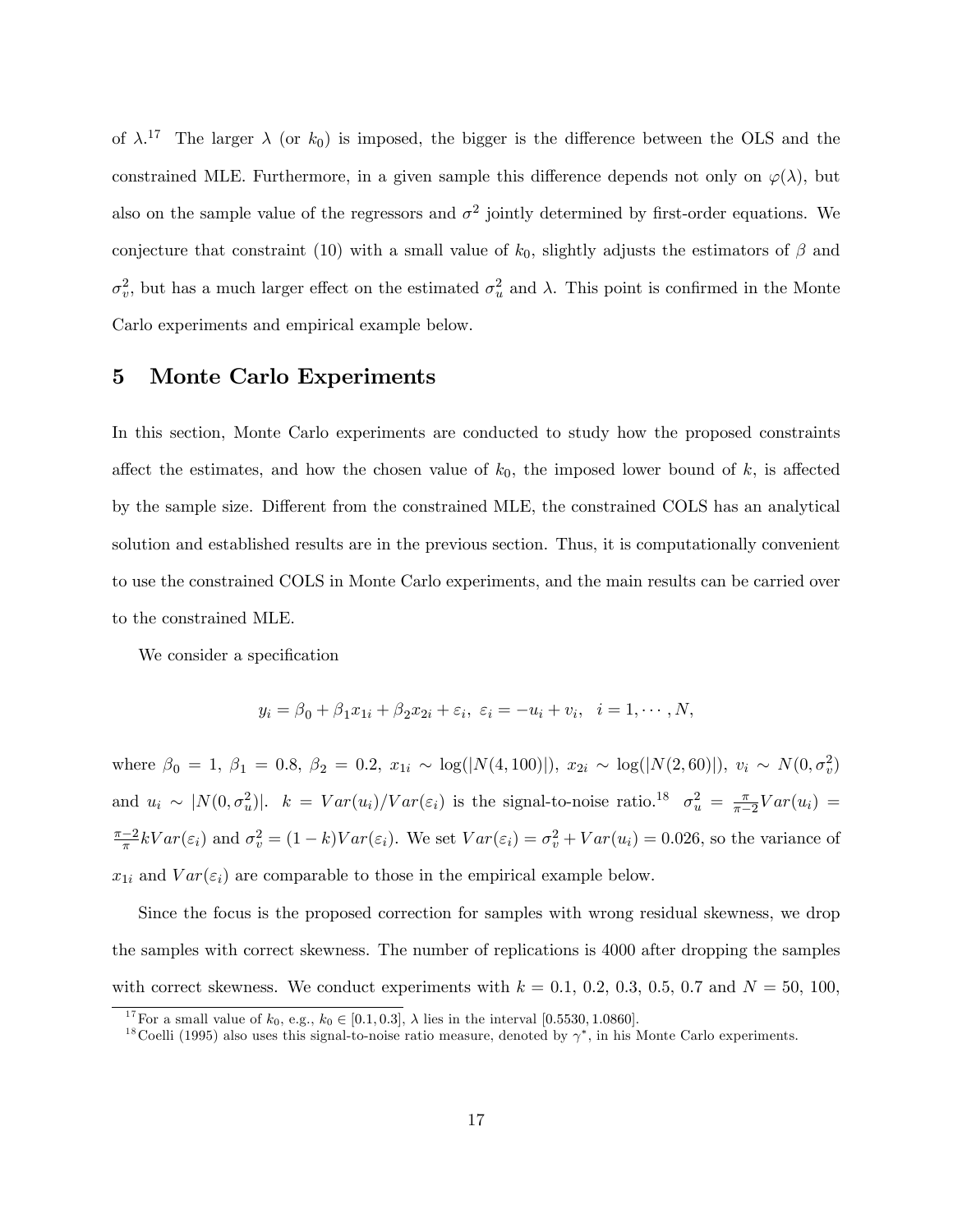$200.^{19}$ 

Table 1 reports the simulation results. Column (2) gives the average value of  $k_0$ . To obtain  $k_0$  for each sample, a grid search is conducted to minimize  $C(k_0)$  on the interval [0.05, 0.9]. As expected, the average value of  $k_0$  decreases with N. Column (3) shows that there is still a possibility of wrong skewness after the proposed finite sample correction. The frequency depends on the signal-to-noise ratio and sample size, varying from 16.3% to 39.9%. For example, for  $k = 0.5$ ,  $N = 100$ , our finite sample correction approach could fail with a possibility of  $28.4\%$ . This failure is a cost of the linearization approximation (8). When  $k_0$  is small,  $g(k_0)(\hat{\mu}'_2)^{3/2}$  could be a small negative value close to zero. Consequently, due to approximation error, a linearized constraint does not guarantee a negative third moment of residuals or skewness. However, as  $k$  increases, the failure frequency can be greatly reduced, e.g., to 16.3% for  $k = 0.7$ ,  $N = 200$ .

For parameter estimators, columns (4)-(7) indicate that with the correction of  $\hat{\sigma}_u \sqrt{2/\pi}$ , constrained COLS of  $\beta_0$  is less biased than OLS, but with a much larger root mean squared errors (RMSE). But when k and N increase, the RMSE of constrained COLS is comparable to that of OLS. (Bias and RMSE of OLS of  $\beta_0$  (and  $\beta_1$ ) are included in columns (5), (7) (and (9), (11)) for comparison). In addition, compared with OLS, the constrained COLS of  $\beta_1$  is slightly upward biased with bigger RMSE, and the bias and RMSE decrease with k and N.

In the presence of wrong skewness,  $\sigma_u^2$  is typically assumed to be zero. Using our correction, column (12) shows that the estimated  $\sigma_u^2$  tends to be overestimated for a small value of k and underestimated for a big value of k. Compared with  $\sigma_u^2$ ,  $\sigma_v^2$  can be estimated more accurately in terms of bias, as indicated in column (13).

Column  $(14)$  of Table 1 shows that k is generally underestimated. This is due to the fact that a relatively small value of  $k_0$  is often chosen when N is large, and that the estimated k is implicitly determined by  $\hat{k}_0$  suggested by the linear constraint (10).<sup>20</sup>

<sup>&</sup>lt;sup>19</sup>Our Monte carlo experiments show that it is very unlikely to have wrong skewness when  $k \geq 0.7$  and  $N \geq 100$ . Results are available upon request.

 $^{20}$ But this is not a big concern since k is not a parameter of interest in this model.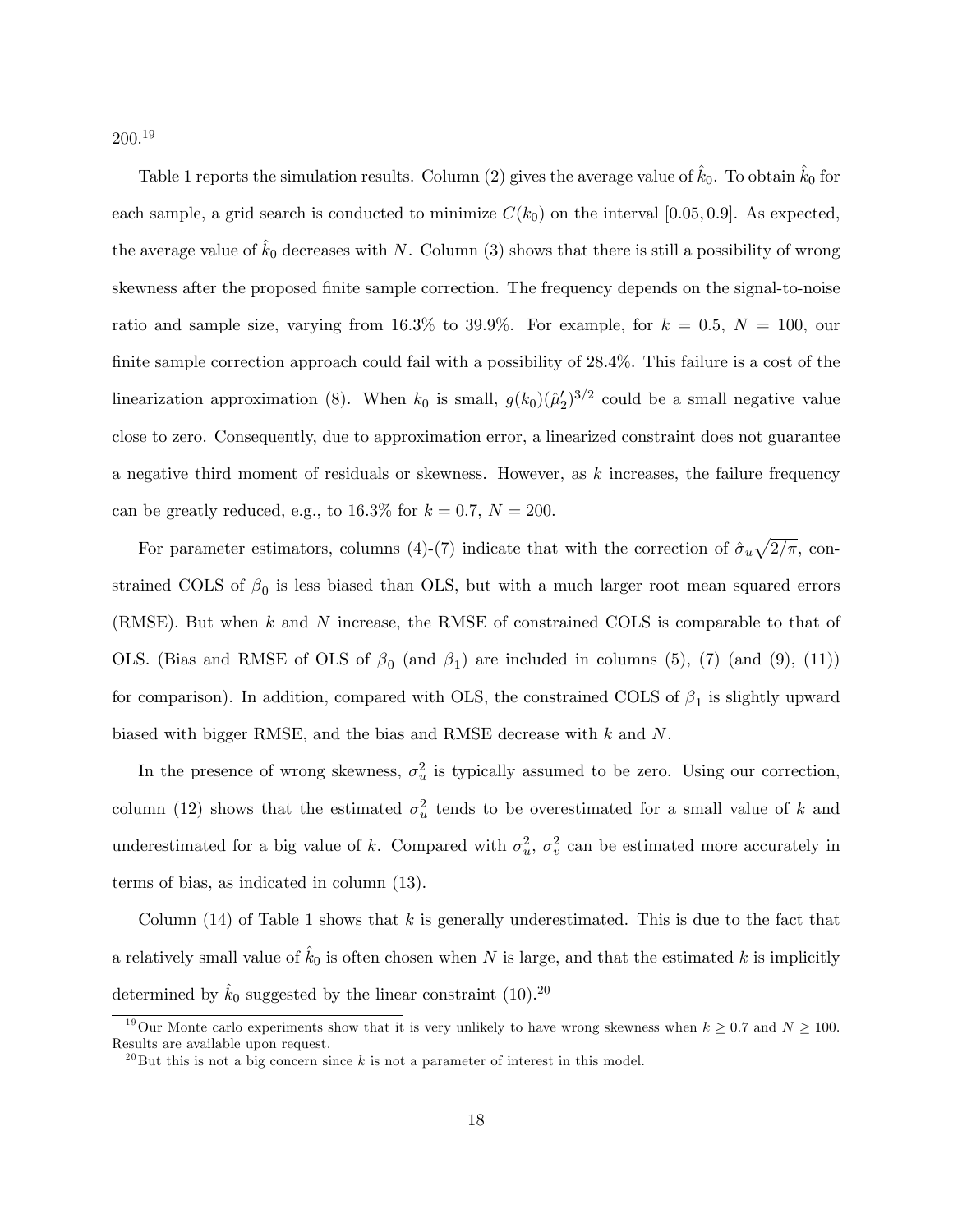Finally, column (15) reports the bias of the mean technical efficiency  $E[\exp(-u_i)] = 2 \exp(\sigma_u^2/2)[1-\sigma_u^2]$  $\Phi(\sigma_u)$ . In the presence wrong skewness, traditional practice suggests that the estimated  $\sigma_u^2$  is 0, implying that the estimated mean technical efficiency is 1. This practice obviously overestimates the true mean technical efficiency. Column  $(15)$  shows that the mean technical efficiency estimator using the proposed correction could be unbiased for a sizable value of k, say,  $0.2$  here under the current design. It is downward biased for a small value of  $k$ , and upward biased for  $k > 0.2$ .

#### 6 Empirical Example: the US Airline Industry

In this section, an airlines example is used to illustrate our approach. This is an unbalanced panel data set with 256 observations. See Greene (2007) for detailed information of this data set. In this example, the dependent variable is the logarithm of output and the independent variables include the logarithm of fuel, materials, equipment, labor and property. Here, the unbalanced panel is treated as a cross section for 256 firms to ensure that the wrong skewness issue arises.<sup>21</sup> Column (2) of Table 2 presents the OLS estimates along with standard errors (column 3). Except for the constant term, the slope coefficients are consistent with Table 2.11 in Greene  $(2007)$ . The OLS residual skewness (0:0167) is in the wrong direction for the estimated normal-half normal model. Thus, the estimates of  $\lambda$  and  $\sigma_u^2$  are set to zero and firms are considered to be "super efficient". However, Greene  $(2007, 600)$  footnote 84) does suggest that there is evidence of technical inefficiency in the data. The second root of the likelihood with positive  $\lambda$  is reported in the second section of Table 2. This MLE yields a small positive residual skewness  $0.0093<sup>22</sup>$  Usually, in the presence of "wrong" skewness, researchers are advised to obtained a new sample or respecify the model.

Instead, we use the constrained MLE (and constrained COLS), a finite sample adjustment to

<sup>&</sup>lt;sup>21</sup>With the exception of perhaps Green and Mayes (1991), Mester (1997) and Parmeter and Racine (2012), there appear to be very few empirical studies with wrong skewness in the literature. As in Greene (2007, Table 2.11), we use this panel data example as a cross-sectional one only for the purpose of illustration.

<sup>&</sup>lt;sup>22</sup> Inconsistent with the statements of Waldman (1982) and Greene (2007) the MLE with positive  $\lambda$  achieves a slightly bigger value of log-likelihood than OLS for this dataset. Similarly, the inconsistency between OLS and MLE in the presence of positive OLS residual skewness by using FRONTIER is discussed by Simar and Wilson (2009). Greene (2007, p.202) notes: "... for this data set, and more generally, when the OLS residuals are positively skewed, then there is a second maximizer of the log-likelihood, OLS, that may be superior to the stochastic frontier."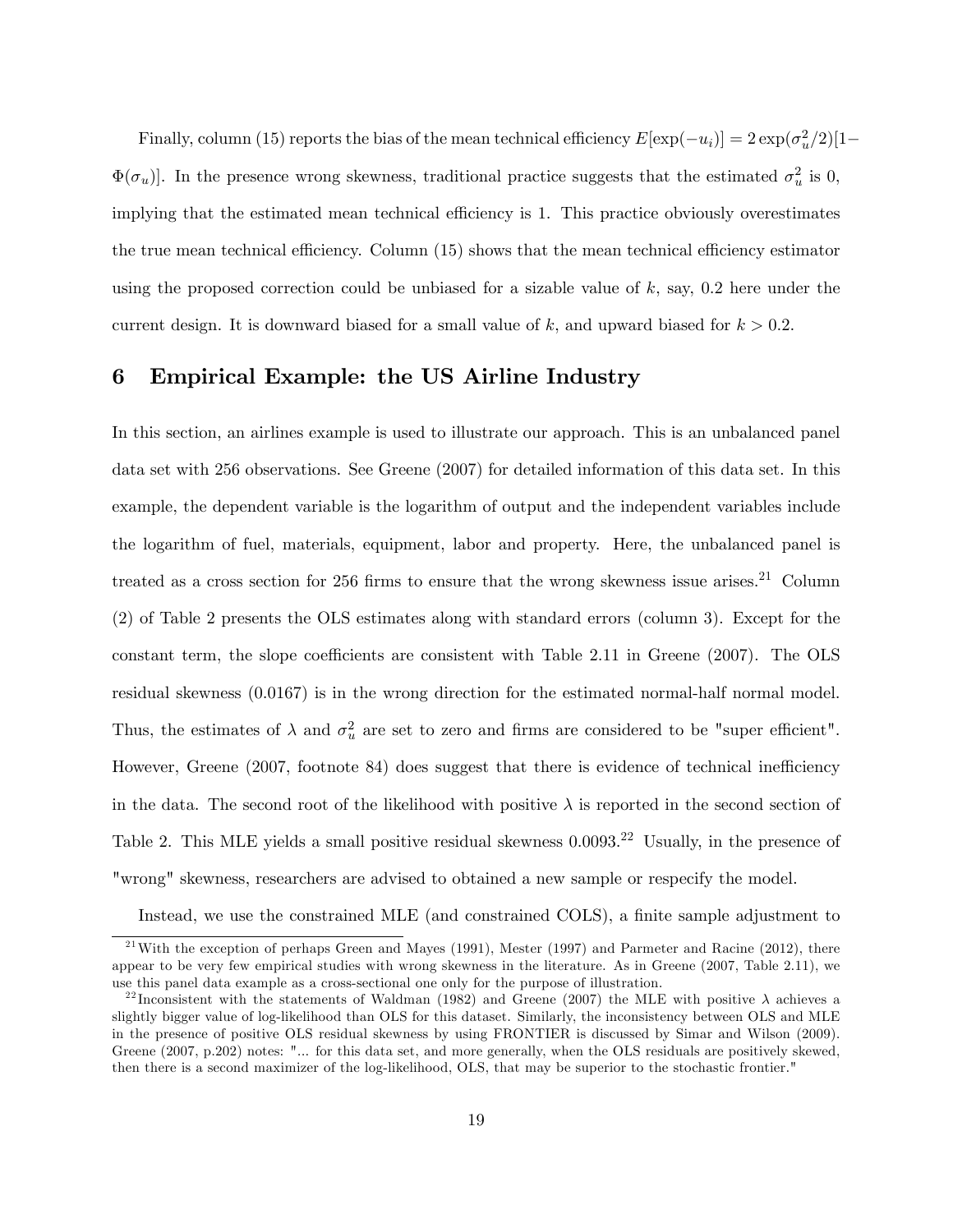the existing MLE (and COLS). The optimal value of  $k_0$  can be chosen by  $BIC(k_0)$  (and  $C(k_0)$  for the constrained COLS) proposed above. For purposes of illustration, we present constrained MLE results of  $k_0 = 0.05, 0.1, 0.15,$  and 0.2 in columns (6)-(13) of Table 2 and compare the values of  $BIC(k_0)$ , showing that  $k_0 = 0.15$  achieves the minimum of  $BIC(k_0)$ . Thus, the constrained MLE of  $\lambda$  and  $\sigma_u$  are positive, 0.6829 and 0.1015 respectively. Furthermore, consistent with the negative population skewness of the composed error, the skewness of constrained MLE residuals  $(-0.0599)$ has the desired sign.

Since the constraint slightly adjusts the coefficients of constrained MLE, as expected, the rest of the coefficients are very close to the unconstrained MLE and OLS. For example, the constrained estimated coefficient of variable  $Log$  fuel is 0.3907 (column 10), while its unconstrained counterpart is  $0.3836$  (in column 4) and OLS coefficient is  $0.3828$  (in column 2).

Consistent with the analysis in Section 4.2, the difference between the constrained MLE slope coefficients and its OLS (and unconstrained MLE) counterparts is positively related to the magnitude of  $k_0$ . The bigger the value of  $k_0$ , the larger is the difference. However, this difference is relatively small. For example, the constrained estimated coefficients of variable  $Log$  fuel using  $k_0 = 0.2$  is 0.3939 (in column 12 of Table 2), compared with the OLS 0.3828 and the unconstrained MLE 0.3836 (in columns 2 and 4 of Table 2). This is also the case for  $\sigma_v$  and  $\sigma^2$ . In stark contrast to this small difference in slope coefficients, the residual skewness and estimated  $k$  change significantly, since they are implicitly determined by the chosen value of  $k_0$  in the constraint. Another important point observed in Table 2 is that the value of the likelihood decreases with  $k_0$ .<sup>23</sup>

The results of constrained COLS are reported in columns (6)-(13) of Table 3 and are very close  $23$ This property can be obtained by the equation (3) in Waldman (1982, p.278):

$$
\Delta l = \frac{\mu^3}{6s^3} \sqrt{\frac{2}{\pi}} \frac{\pi - 4}{\pi} \sum_{i=1}^{N} e_i^3
$$

where  $\mu$  can be regarded as  $\lambda$  changing from 0 as in the analysis in Section 3.1. Since  $\pi - 4 < 0$ , in the presence wrong skewness  $(\sum_{i=1}^{N} e_i^3 > 0)$ , the log-likelihood decreases with the imposed value of  $\lambda$  (and  $k_0$ ).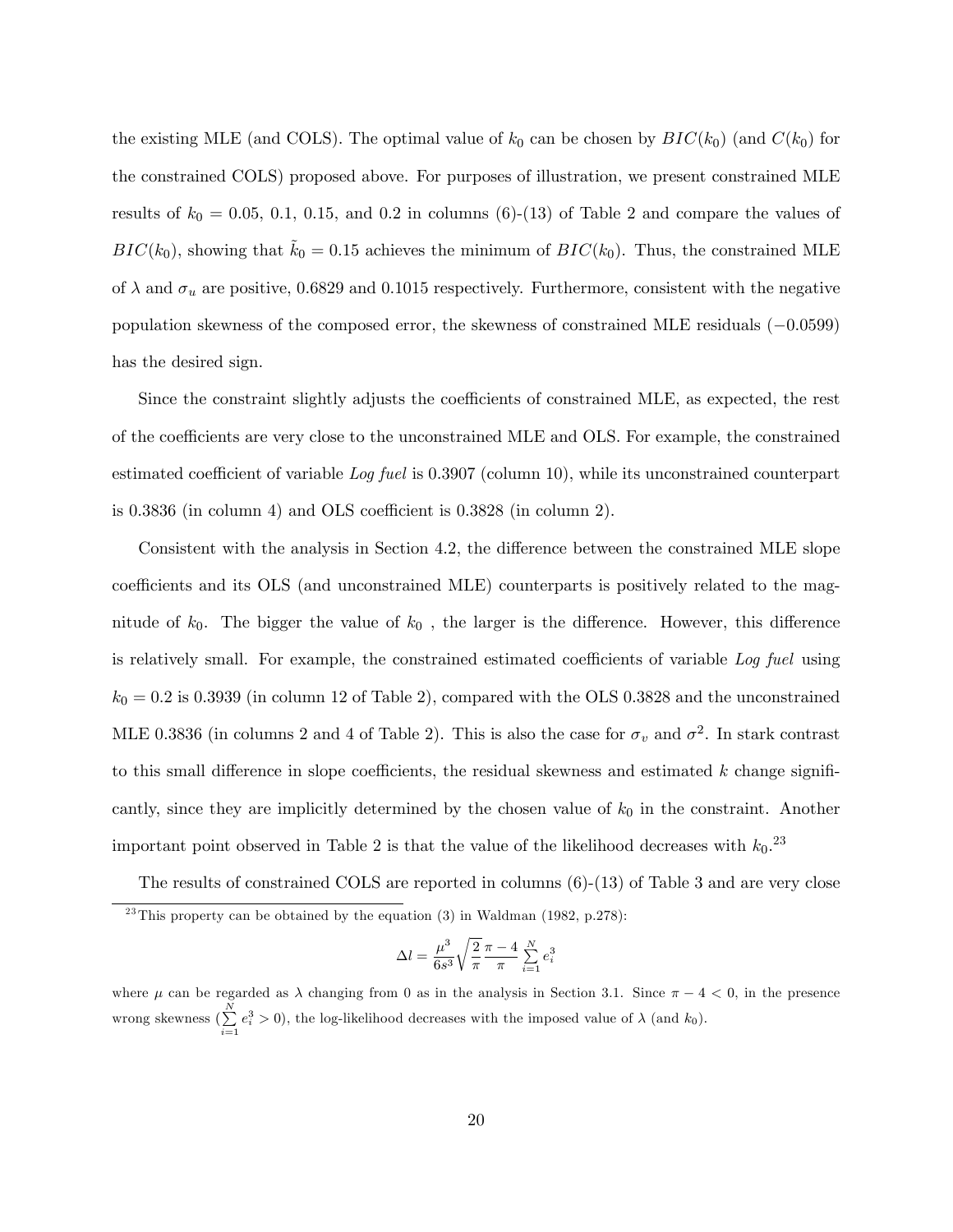to their constrained MLE counterparts for given values of  $k_0 = 0.05, 0.1, 0.15,$  and  $0.2^{24}$  However, for the constrained COLS, the optimal value of  $k_0$  is 0.1 by applying Mallows'  $C_p$ -type criterion  $C(k_0)$  proposed above. (Table 3 reports  $N \times C(k_0)$  instead of  $C(k_0)$ .) This is slightly different from  $\tilde{k}_0 = 0.15$  by minimizing  $BIC(k_0)$  in the constrained MLE. Therefore, the constrained COLS of  $\sigma_u$ is 0.0853 and skewness is  $-0.0325$  in column (8).

It is worth mentioning that the value of criterion  $C(0.15)$  is nearly equal to  $C(0.1)$  in this empirical example, implying that  $BIC(k_0)$  for the constrained MLE and  $C(k_0)$  for the constrained COLS result in similar optimal values of  $k_0$ .

Since the proposed finite sample adjustment restricts the signal-to-noise ratio, it indirectly affects the estimated  $\sigma_u^2$ . In this example, it is 0.1015<sup>2</sup>, for the constrained MLE. Consequently, the mean technical efficiency estimate,  $2 \exp(\hat{\sigma}_u^2/2)[1 - \Phi(\hat{\sigma}_u)]$ , depends on the chosen value of  $k_0$ . However, efficiency rankings appear to be preserved under different choices of  $k_0$ . For the unconstrained MLE, the least efficient firm is the  $79^{th}$  with technical efficiency .8958. If we impose  $k_0 = 0.05, 0.1, 0.15, 0.2$  in the constraint, the technical efficiency becomes .8583, .8308, .8015, .7722 respectively, and it remains lowest among the 256 firms. The most efficient firm is the  $250<sup>th</sup>$  with technical efficiency .9696, 0.9669, .9655, .9644, .9636 for the unconstrained MLE and constrained MLE with  $k_0 = 0.05, 0.1, 0.15, 0.2$ , respectively. This is also the case for the median firm.

#### 7 Conclusions

This paper studies the wrong skewness issue in parametric stochastic frontier models. Following Simar and Wilson's (2010) opinion, we consider wrong skewness to be a consequence of estimation in finite samples when the signal-to-noise ratio is small. In finite samples the data may fail to be informative enough to detect the existence of inefficiency term in stochastic frontier models, even though the population signal-to-noise ratio could be fairly large. Thus, the resulting residuals could

<sup>&</sup>lt;sup>24</sup>The constant term is calculated by OLS intercept plus  $\sqrt{2\hat{\sigma}_u^2/\pi}$ . The standard errors formula of the COLS estimators of constant term,  $\sigma^2$  and  $\gamma$  (not  $\lambda$ ) can be found in Coelli (1995).  $\sqrt{ }$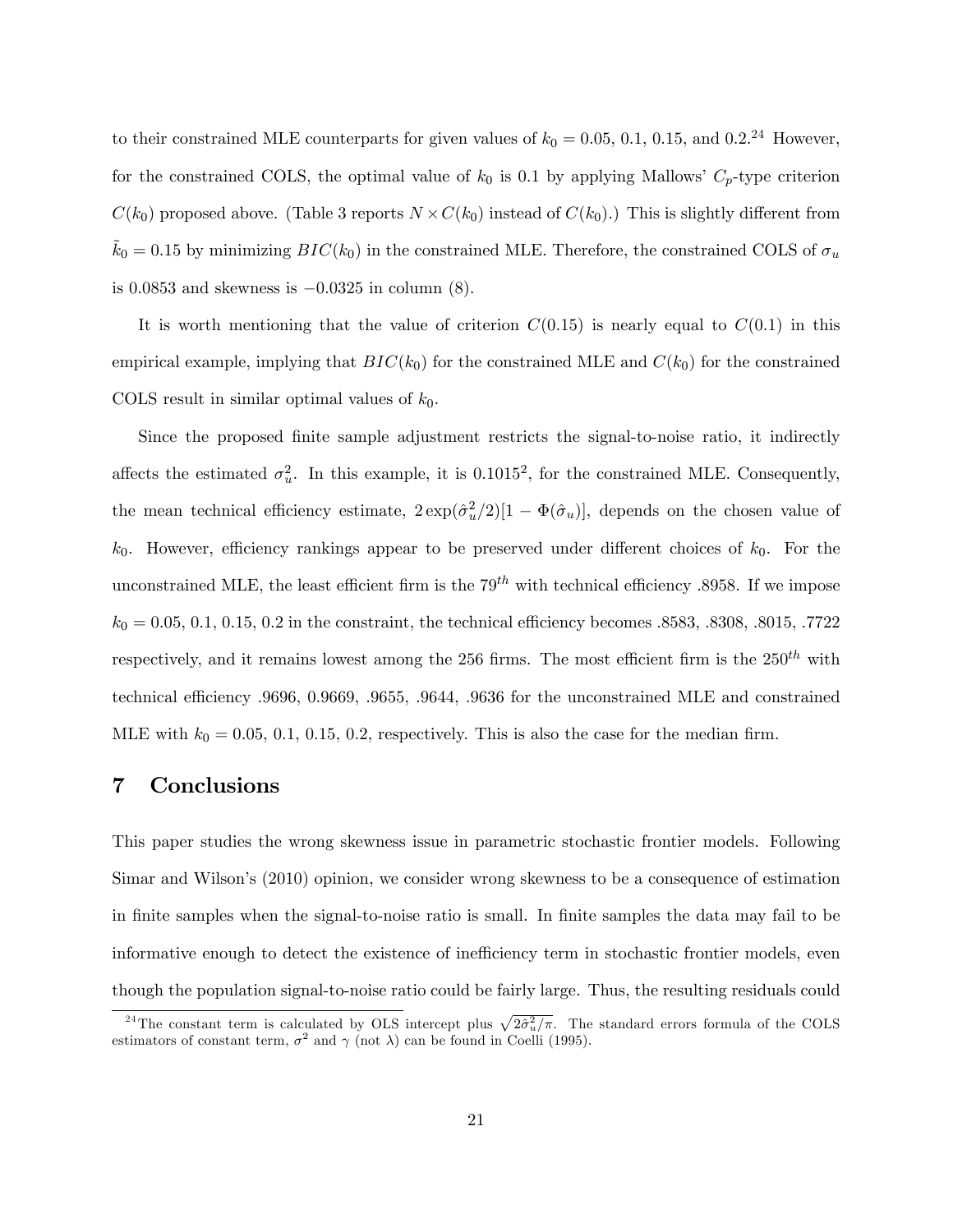display skewness in either direction with probability of as high as 50%.

As an alternative to the usual "solutions" to the wrong skew problem, we propose a feasible finite sample adjustment to existing estimates. When there is evidence of inefficiency, it is reasonable to impose a lower bound on the signal-to-noise ratio in the normal-half normal model, equivalent to a negative upper bound on the residual skewness. Thus, we propose to use this negative bound on residual skewness as a constraint in the MLE and COLS in the event of wrong skewness.

The idea of the proposed constrained estimators is to slightly adjust the slope coefficients in finite samples. They provide a point estimate that yields a negative residual skewness, though a correct sign of residual skewness is not always guaranteed. Since the constraint is based on  $k_0$ , the choice of  $k_0$  affects estimation results. A model selection approach is proposed to select  $k_0$ . Monte Carlo experiments show that the bias of constrained estimates is less of a concern when sample size is large and signal-to-noise ratio increases. The empirical example in this paper also shows that the value  $k_0$  has little effect on the estimated slope coefficients and  $\sigma_v$ ,  $\sigma^2$ , while the residual skewness and estimated  $k$  are implicitly determined by the value of  $k_0$ . In this sense, the proposed method can be regarded as a Önite sample adjustment to existing estimators, rather than a new estimator. When the sample size is large, since wrong skewness is less likely to occur, such adjustment becomes unnecessary.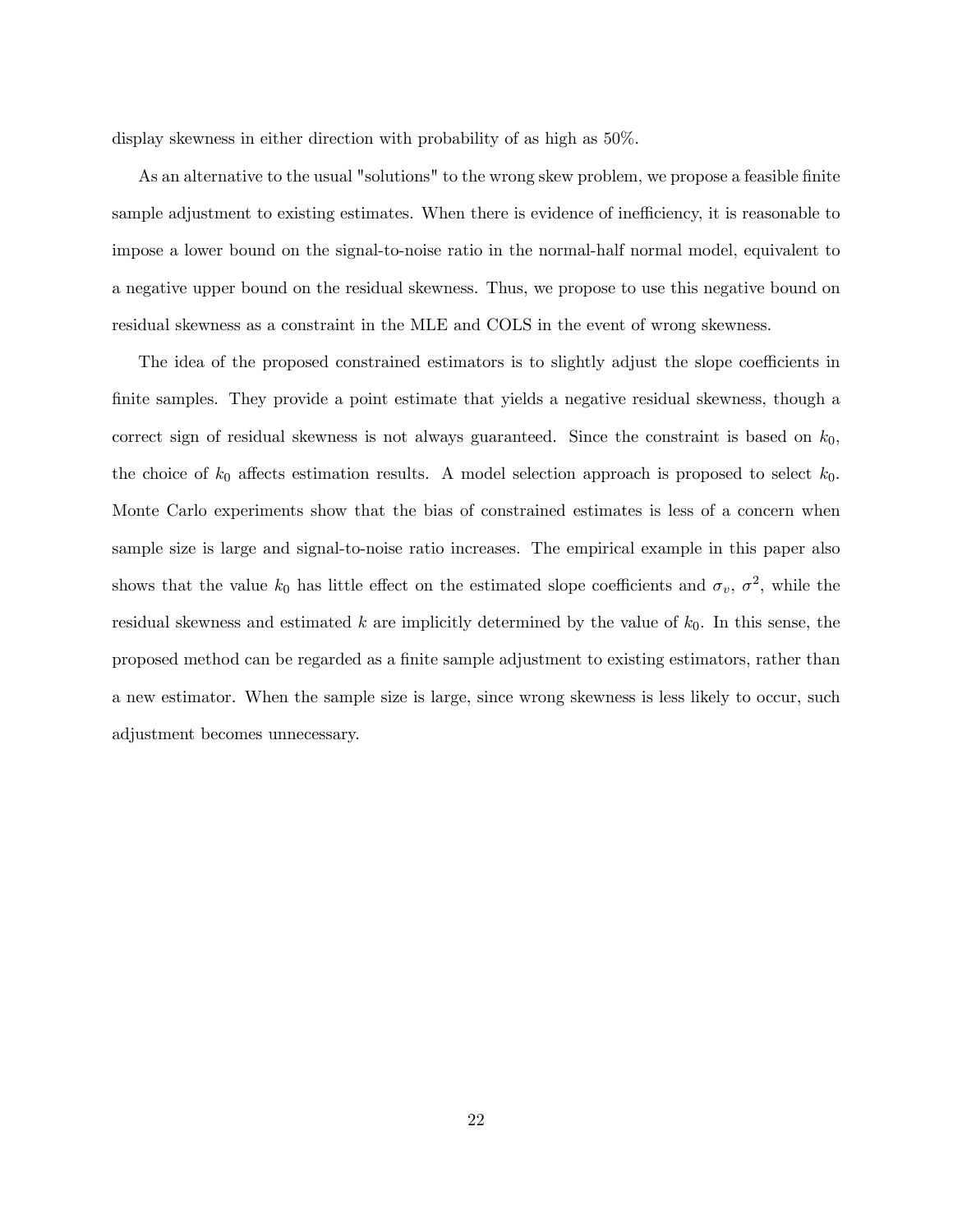#### References

- [1] Aigner, D.J., C.A.K. Lovell, and P. Schmidt, 1977, Formulation and Estimation of Stochastic Frontier Production Function Models, Journal of Econometrics 6, 21-37.
- [2] Amemiya, T., 1985. Advanced Econometrics, Cambridge, MA: Harvard University Press.
- [3] Almanidis, P. and R. C. Sickles, 2011, The Skewness Issue in Stochastic Frontier Models: Fact of Fiction? In I. van Keilegom and P. W. Wilson (Eds.), Exploring Research Frontiers in Contemporary Statistics and Econometrics. Springer Verlag, Berlin Heidelberg.
- [4] Almanidis, P., J. Qian and R. Sickles, 2014, Stochastic Frontier with Bounded Efficiency, In Festschrift in Honor of Peter Schmidt: Econometric Methods and Applications. RC Sickles and WC Horrace (eds.) Springer Science & Business Media, New York, NY, (2014): 47-81..
- [5] Badunenko, O., D. Henderson and S. Kumbhakar, 2012, When, Where and How to Perform Efficiency Estimation, *Journal of the Royal Statistical Society, Series A*, 175, 863-892.
- [6] Bai, J. and S. Ng, 2002. Determining the Number of Factors in Approximate Factor Models, Econometrica, 70, 191-221.
- [7] Carree, M., 2002, Technological inefficiency and the skewness of the error component in stochastic frontier analysis, Economics Letters 77, 101-107.
- [8] Coelli, T., 1995, Estimators and Hypothesis Tests for a Stochastic Frontier Function: A Monte Carlo Analysis, Journal of Productivity Analysis, 6, 247-268.
- [9] Coelli, T., 1996, A guide to frontier version 4.1: A computer program for stochastic frontier production and cost function estimation, CEPA working paper No.  $96/07$ , Centre for Efficiency and Productivity Analysis, University of New England, Arimidale, NSW 2351, Australia.
- [10] Feng, Q. and W. C. Horrace, 2012, Alternative Technical Efficiency Measures: Skew, Bias and Scale, Journal of Applied Econometrics 27, 253-268.
- [11] Green, A. and Mayes, D., 1991, Technical Inefficiency in Manufacturing Industries, *Economic* Journal 101, 523-538.
- [12] Greene, W., 1980, On the Estimation of a Flexible Frontier Production Model, Journal of Econometrics, 3, 101-115.
- [13] Greene, W., 1995, LIMDEP Version 7.0 User's Manual, New York: Econometric Software, Inc.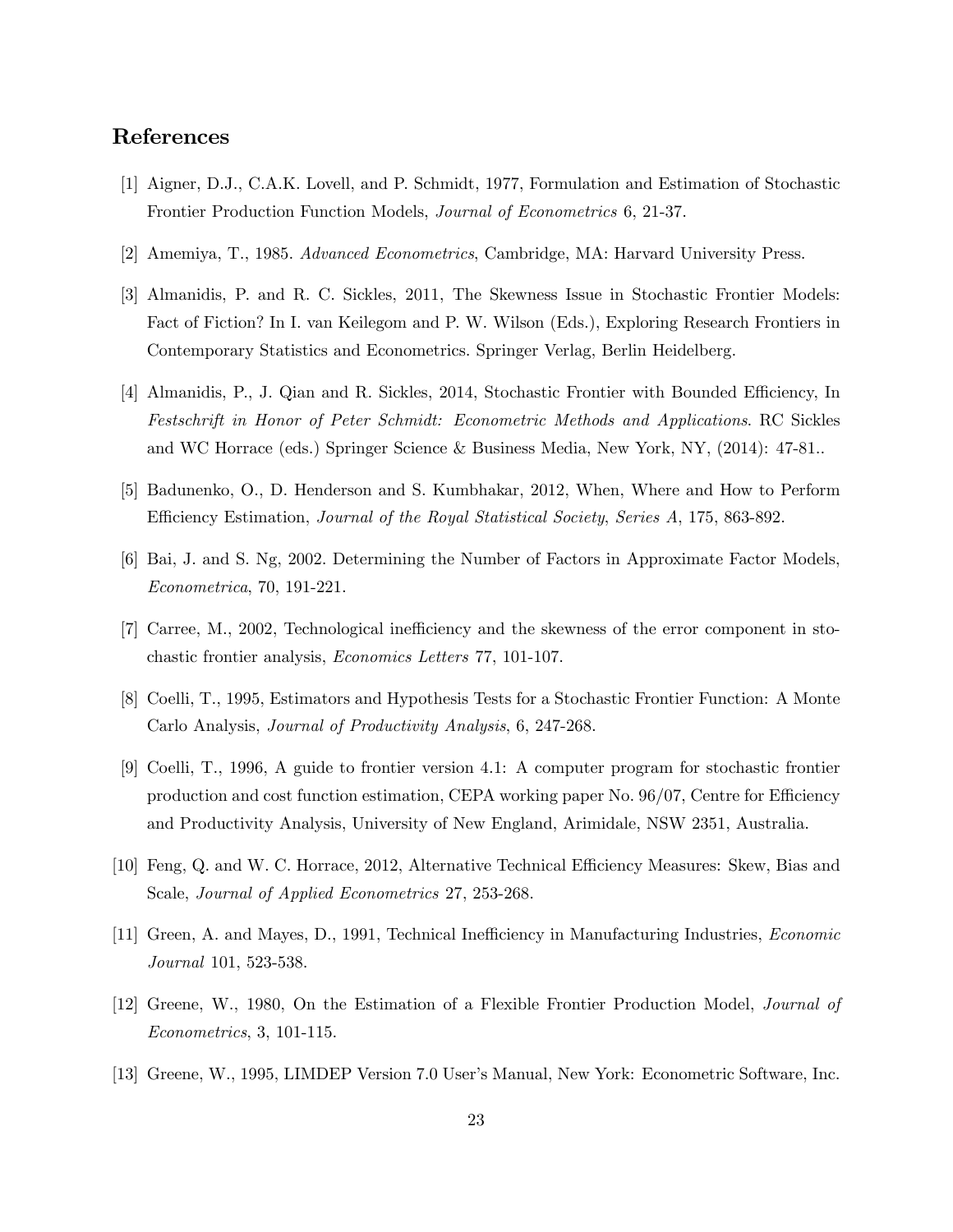- [14] Greene, W., 2007, The Econometric Approach to Efficiency Analysis, in H.O. Fried, C. A. K. Lovell and S. S. Schmidt, eds., The Measurement of Productive Efficiency: Techniques and Applications. New York: Oxford University Press.
- [15] Greene, W., 2012, Econometric Analysis, 7th edition, Pearson.
- [16] Hafner, C., H. Manner and L. Simar, 2013, The "Wrong Skewness" Problem in Stochastic Frontier Models: A New Approach, working paper.
- [17] Kim, M., Kim, Y. and P. Schmidt, 2007, On the accuracy of bootstrap confidence intervals for efficiency Levels in Stochastic Frontier Models with Panel Data, *Journal of Productivity* Analysis, 28, 165-181.
- [18] Kumbhakar, S. and K. Lovell, 2000, Stochastic Frontier Analysis, Cambridge University Press, Cambridge, UK.
- [19] Q. Li, 1996, Estimating a Stochastic Production Frontier When the Adjusted Error is Symmetric, Economics Letters, 52, 221-228.
- [20] Kumbhakar, S., C. Parmeter and E. Tsionas, 2013, A Zero Inefficient Stochastic Frontier Model, Journal of Econometrics, 172, 66-76.
- [21] Meeusen, W., and J. van den Broeck, 1977, Efficiency Estimation from Cobb-Douglas Production Functions with Composed Error, *International Economic Review*, 18, 435-444.
- [22] Mester, L.J., 1997, Measuring Efficiency at US Banks: Accounting for Heterogeneity is Important, European Journal of Operational Research, 98, 230-242.
- [23] Moon, H. R., and F. Schorfheide, 2009, Estimation with Overidentifying Inequality Moment Conditions, Journal of Econometrics, 153, 136-154.
- [24] Olson, J., Schmidt, P. and D. M. Waldman, 1980, A Monte Carlo Study of Estimators of Stochastic Frontier Production Functions, Journal of Econometrics,13, 67-82.
- [25] Parmeter, C. F. and J. S. Racine, 2012, Smooth Constrained Frontier Analysis, Recent Advances and Future Directions in Causality, Prediction, and Specification Analysis: Essays in Honor of Halbert L. White Jr., edited by X. Chen and N.E. Swanson, Chapter 18, 463-489, Springer-Verlag: New York.
- [26] Simar, L. and P. W. Wilson (2010), Inferences from Cross-Sectional Stochastic Frontier Models, Econometric Reviews, 29, 62-98.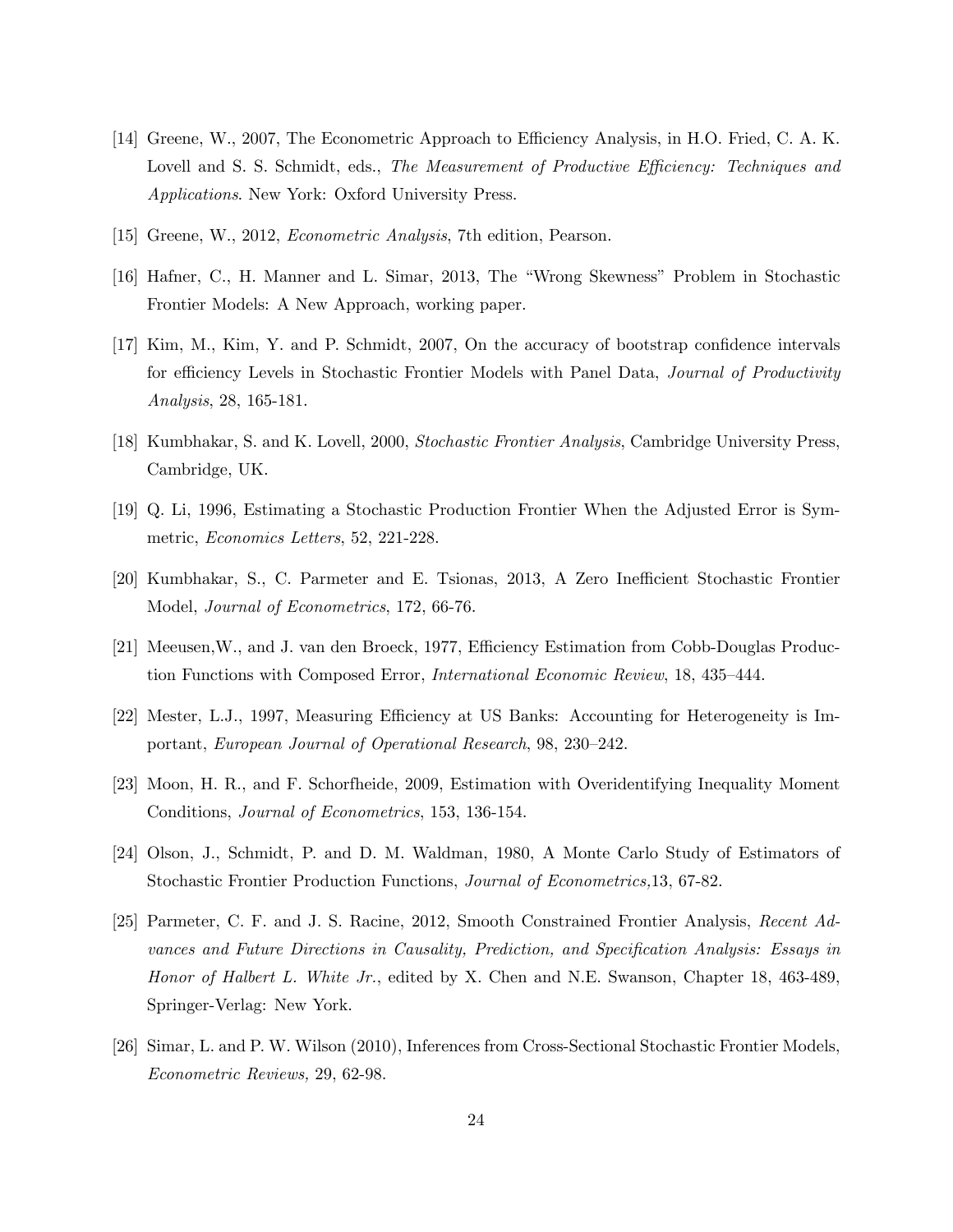- [27] Stevenson, R. 1980, Likelihood Functions for Generalized Stochastic Frontier Estimation, Journal of Econometrics, 13, 58–66.
- [28] Waldman, D. (1982), A Stationary Point for the Stochastic Frontier Likelihood, Journal of Econometrics 18, 275-279.
- [29] Wang, W.S. and P. Schmidt (2009), On the Distribution of Estimated Technical Efficiency in Stochastic Frontier Models, Journal of Econometrics 148, 36-45.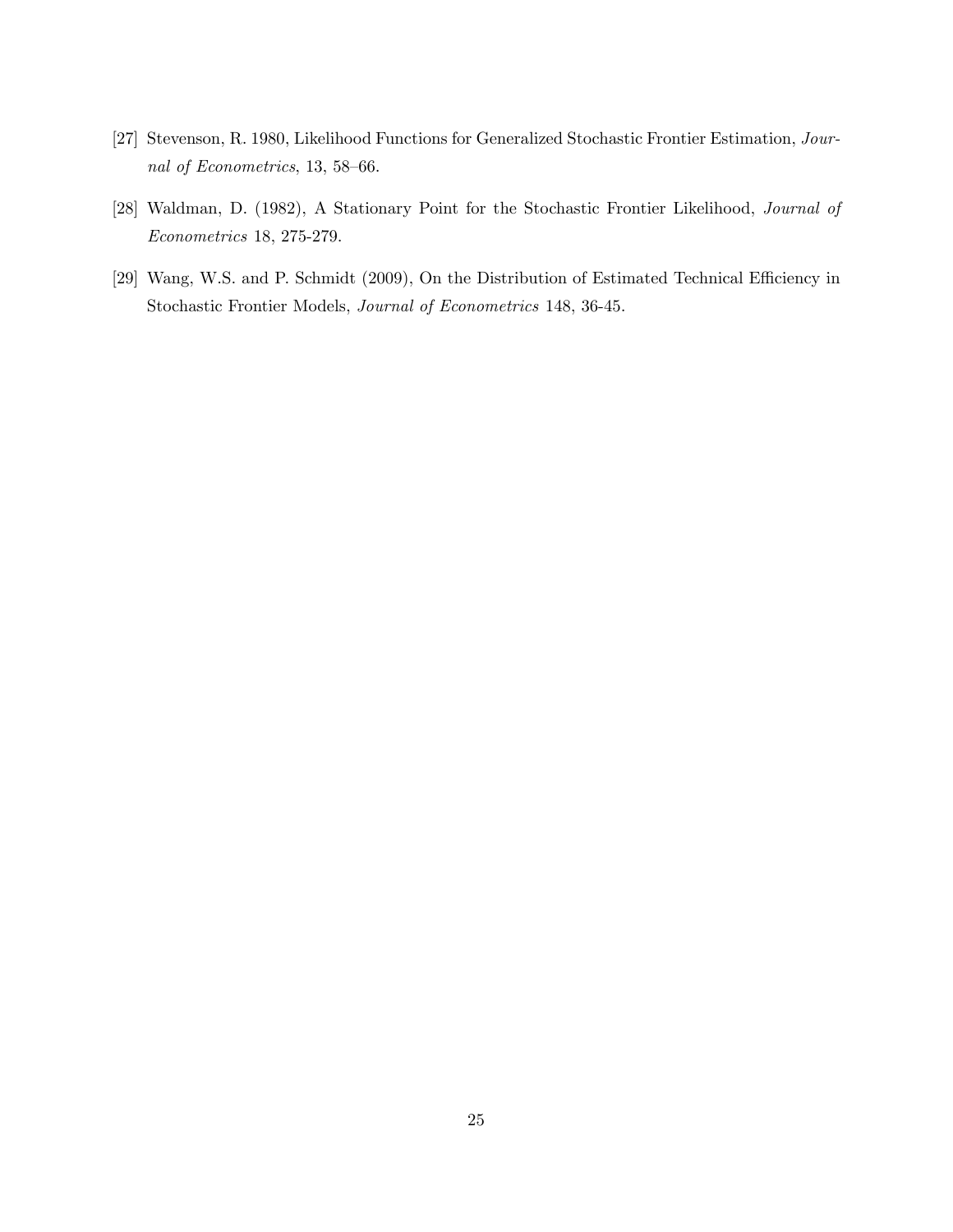## Appendix: Constrained COLS

Proof of Proposition 1.

As defined in Section 3, the constrained COLS is the restricted least squares with the linear constraint

$$
R\beta = q(k_0)
$$

where  $R = \frac{1}{N} \tilde{e}^{\prime} M_0 X$  and  $q(k_0) = R \hat{\beta}_{OLS} + \frac{\tilde{\mu}_3'}{3} + \frac{\Pi}{3} k_0^{3/2} (\tilde{\mu}_2')^{3/2}$ , with the slope estimator

$$
\hat{\beta}_r(k_0) = \hat{\beta}_{OLS} - (X'X)^{-1}R'[R(X'X)^{-1}R']^{-1}[R\hat{\beta}_{OLS} - q(k_0)]
$$

and the corresponding sum of squared residuals

$$
SSR_r(k_0) = SSR + [R\hat{\beta}_{OLS} - q(k_0)]'[R(X'X)^{-1}R']^{-1}[R\hat{\beta}_{OLS} - q(k_0)],
$$

where  $\hat{\beta}_{OLS} = (X'X)^{-1}X'y$ . Thus,

$$
\frac{dSSR_r(k_0)}{dk_0} = -2[R\hat{\beta}_{OLS} - q(k_0)]'[R(X'X)^{-1}R']^{-1}\frac{dq(k_0)}{dk_0}.
$$

Given the facts that  $\hat{\mu}'_3 > 0$  in the presence of wrong skewness, the scalar

$$
R\hat{\beta}_{OLS} - q(k_0) = R\hat{\beta}_{OLS} - [R\hat{\beta}_{OLS} + \frac{\hat{\mu}'_3}{3} + \frac{\Pi}{3}k_0^{3/2}(\hat{\mu}'_2)^{3/2}]
$$
  
= 
$$
-[\frac{\hat{\mu}'_3}{3} + \frac{\Pi}{3}k_0^{3/2}(\hat{\mu}'_2)^{3/2}] < 0.
$$

In addition,

$$
\frac{dq(k_0)}{dk_0} = \frac{1}{2} (\hat{\mu}'_2)^{3/2} \Pi k_0^{1/2} > 0,
$$

and the scalar  $R(X'X)^{-1}R' > 0$  since the matrix  $X'X$  is positive definite. Therefore,

$$
\frac{dSSR_r(k_0)}{dk_0} > 0.
$$

Since  $C(k_0) = \frac{1}{N}SSR_r(k_0) - k_0\hat{\sigma}_{\varepsilon}^2 \frac{\ln N}{N}$ , the FOC is  $\frac{1}{N} \frac{dSSR_r(k_0)}{dk_0} - \hat{\sigma}_{\varepsilon}^2 \frac{\ln N}{N} = 0,$ 

or

$$
-2[R\hat{\beta}_{OLS} - q(k_0)]'[R(X'X)^{-1}R']^{-1}\frac{dq(k_0)}{dk_0} - \hat{\sigma}_{\varepsilon}^2 \ln N = 0.
$$

Substituting  $R\hat{\beta}_{OLS} - q(k_0) = -[\frac{\hat{\mu}_3'}{3} + \frac{\Pi}{3}k_0^{3/2}(\hat{\mu}_2')^{3/2}]$  and  $\frac{dq}{d}$  $[3^{3/2}]$  and  $\frac{dq(k_0)}{dk_0} = \frac{1}{2} (\hat{\mu}'_2)^{3/2} \Pi k_0^{1/2}$  into the equation above, we obtain

$$
\left[\frac{1}{\Pi} \frac{\hat{\mu}'_3}{(\hat{\mu}'_2)^{3/2}} + k_0^{3/2}\right] k_0^{1/2} = \frac{3}{\Pi^2} \frac{\hat{\sigma}_\varepsilon^2}{(\hat{\mu}'_2)^3} \ln N \cdot \left[R(X'X)^{-1}R'\right].
$$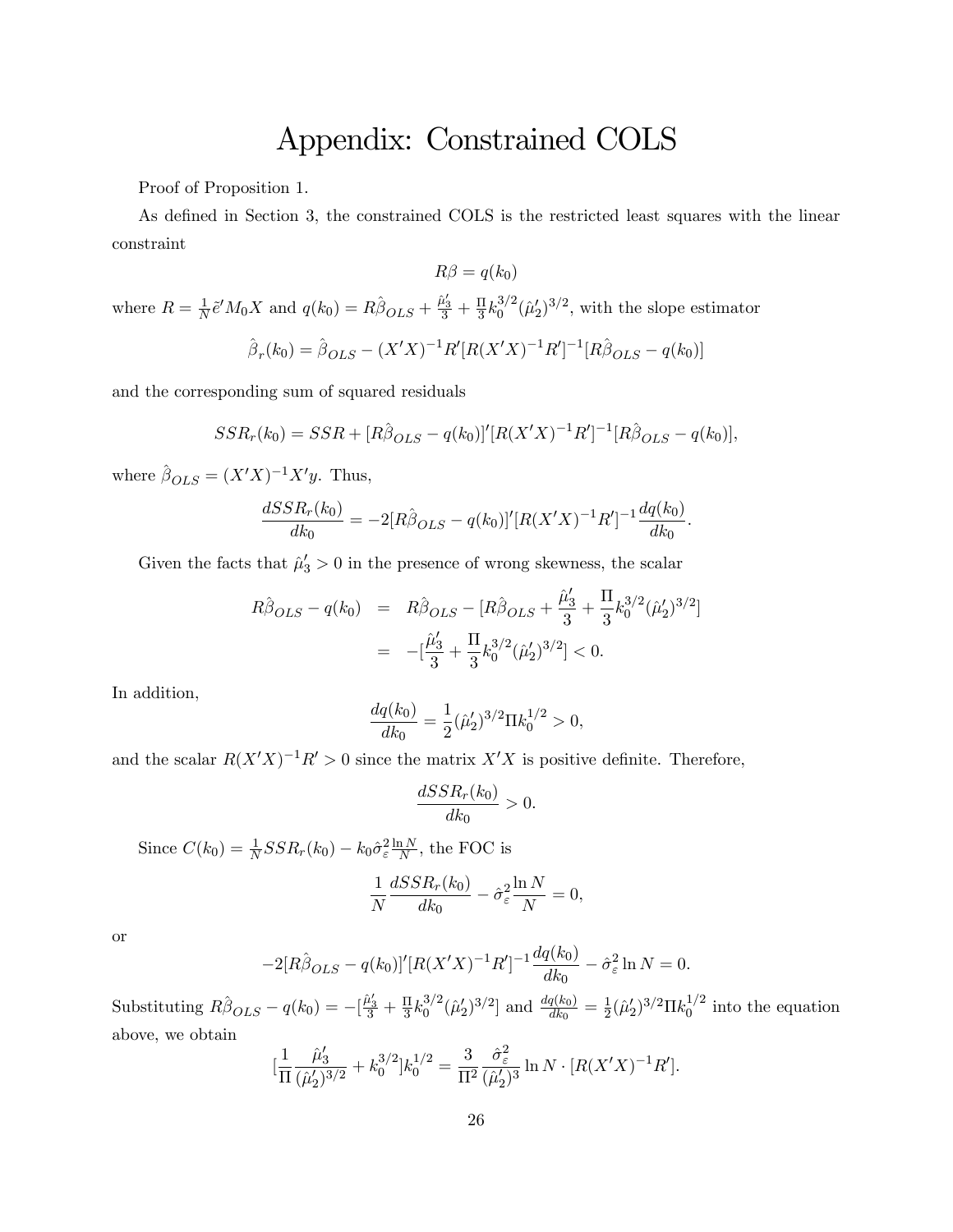The LHS  $k_0^2 + \frac{1}{\Pi} \frac{\hat{\mu}_3'}{(\hat{\mu}_3')^3/2} k_0^{1/2}$  $\frac{2}{0} + \frac{1}{\Pi} \frac{\mu_3}{(\hat{\mu}_2')^{3/2}} k_0^{1/2}$  is a monotonic increasing function of  $k_0$ , with a minimum 0 at  $k_0 = 0$ and a maximum of  $1 + \frac{1}{\Pi} \frac{\hat{\mu}_3}{(\hat{\mu}_2')^{3/2}}$  at  $k_0 = 1$ . Since the OLS residual skewness  $\frac{\hat{\mu}_3'}{(\hat{\mu}_2')^{3/2}}$  is usually a very small positive number in the presence of wrong skewness,  $1 + \frac{1}{\Pi} \frac{\hat{\mu}'_3}{(\hat{\mu}'_2)^{3/2}}$  is slightly bigger than 1.

Consider the RHS  $\frac{3}{\Pi^2} \frac{\partial^2_{\varepsilon}}{(\hat{\mu}'_2)^3} \frac{\ln N}{N} \cdot N[R(X'X)^{-1}R']$ . It is positive. In addition, The positive scalar

$$
N \cdot R(X'X)^{-1}R' = \frac{1}{N} \tilde{e}' M_0 X (X'X)^{-1} X' M_0 \tilde{e} = \frac{1}{N} (\tilde{e} - \hat{\mu}_2' \iota)' X (X'X)^{-1} X' (\tilde{e} - \hat{\mu}_2' \iota)
$$
  

$$
= \frac{1}{N} [\tilde{e}' P_X \tilde{e} - 2\hat{\mu}_2' \tilde{e}' P_{X} \iota + (\hat{\mu}_2')^2 \iota' P_{X} \iota]
$$
  

$$
= \frac{1}{N} [\tilde{e}' P_X \tilde{e} - N(\hat{\mu}_2')^2] = \frac{1}{N} \tilde{e}' P_X \tilde{e} - (\hat{\mu}_2')^2,
$$

where  $P_{X}\iota = \iota$  and  $\tilde{e}'\iota = N\hat{\mu}'_2$ . We normalize  $\tilde{e}$  by dividing it by its average  $\hat{\mu}'_2$ , i.e.,  $\dot{e} = \tilde{e}/\hat{\mu}'_2$ , such that  $\mathring{e}'\iota = \mathring{e}'\iota/\hat{\mu}'_2 = N$ . Thus,

$$
\frac{3}{\Pi^2} \frac{\hat{\sigma}_{\varepsilon}^2}{(\hat{\mu}_2')^3} \ln N \cdot [R(X'X)^{-1}R']
$$
\n
$$
= \frac{3}{\Pi^2} \frac{\hat{\sigma}_{\varepsilon}^2}{(\hat{\mu}_2')^3} \ln N \cdot \frac{1}{N^2} \hat{e}' M_0 X (X'X)^{-1} X' M_0 \hat{e}]
$$
\n
$$
= \frac{3}{\Pi^2} \frac{\ln N}{N} \cdot \frac{1}{N} \hat{e}' M_0 X (X'X)^{-1} X' M_0 \hat{e}].
$$

Since for a large  $N$ ,

$$
\mathring{e}'M_0X(X'X)^{-1}X'M_0\mathring{e} = \frac{1}{N}\mathring{e}'M_0X(\frac{X'X}{N})^{-1}X'M_0\mathring{e} = O_p(1),
$$

we obtain,

$$
RHS = \frac{3}{\Pi^2} \frac{\ln N}{N} \cdot \frac{O_p(1)}{N}.
$$

For a relative large sample size N, RHS falls into the unity interval, implying the existence of  $\hat{k}_0$ as the solution to  $\min_{k_0\in[0,1)} C(k_0)$ .

Uniqueness of  $\hat{k}_0$  is guaranteed by the second order condition. The second order derivative of  $C(k_0)$  is

$$
\frac{d^2C(k_0)}{dk_0^2} = \frac{1}{N} \frac{d^2SSR_r(k_0)}{dk_0^2}
$$
\n
$$
= \frac{\Pi^2(\hat{\mu}_2')^3}{3N[R(X'X)^{-1}R']} \frac{d[\frac{1}{\Pi} \frac{\hat{\mu}_3'}{(\hat{\mu}_2')^{3/2}} k_0^{1/2} + k_0^2]}{dk_0}
$$
\n
$$
= \frac{\Pi^2(\hat{\mu}_2')^3}{3N[R(X'X)^{-1}R']} [\frac{1}{2\Pi} \frac{\hat{\mu}_3'}{(\hat{\mu}_2')^{3/2}} k_0^{-1/2} + 2k_0] > 0
$$

for any  $0 < k_0 < 1$  since OLS residual skewness  $\frac{\hat{\mu}'_3}{(\hat{\mu}'_2)^{3/2}} > 0$  in the presence of wrong skewness.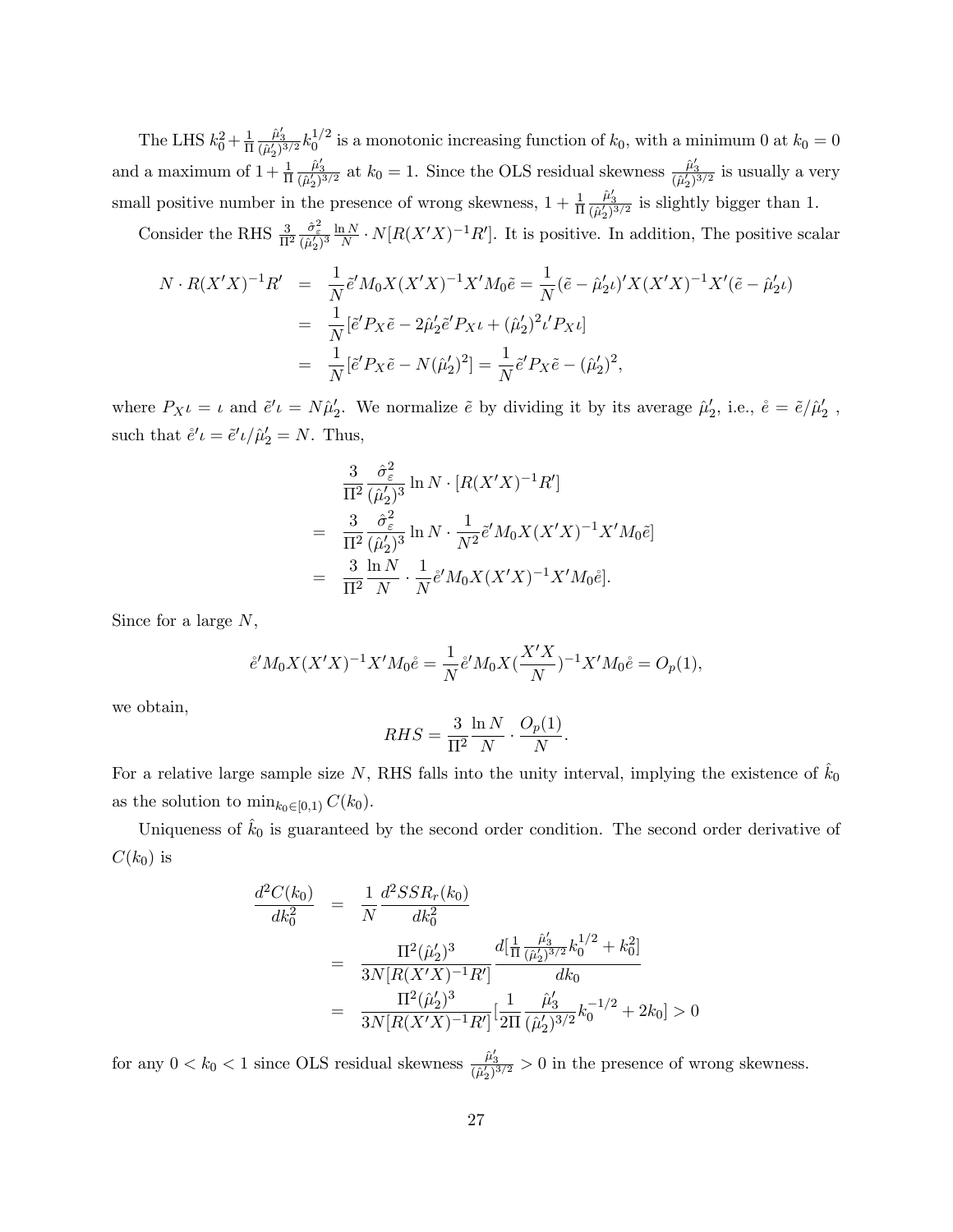|                  | $k_0$     | frequency* | $\beta_0$ |          |       |          | $\beta_1$ |          |       |          | $\sqrt{2}$<br>$\sigma_u$ | $\sigma_v^2$     | $\boldsymbol{k}$ | mean efficiency |
|------------------|-----------|------------|-----------|----------|-------|----------|-----------|----------|-------|----------|--------------------------|------------------|------------------|-----------------|
| $\boldsymbol{N}$ | average   |            | bias      | OLS bias | rmse  | OLS rmse | bias      | OLS bias | rmse  | OLS rmse | bias                     | bias             | bias             | bias            |
| (1)              | (2)       | (3)        | (4)       | (5)      | (6)   | (7)      | (8)       | (9)      | (10)  | (11)     | (12)                     | (13)             | (14)             | (15)            |
|                  | $k=0.1$   |            |           |          |       |          |           |          |       |          |                          |                  |                  |                 |
| 50               | 0.059     | 0.399      | $-0.025$  | $-0.067$ | 0.458 | 0.088    | 0.009     | 0.000    | 0.112 | 0.022    | 0.082                    | 0.006            | 0.083            | $-0.025$        |
| 100              | 0.051     | 0.394      | $-0.037$  | $-0.068$ | 0.572 | 0.078    | 0.017     | 0.000    | 0.270 | 0.015    | 0.091                    | 0.000            | 0.072            | $-0.023$        |
| 200              | 0.050     | 0.374      | $-0.017$  | $-0.067$ | 0.533 | 0.072    | 0.005     | 0.000    | 0.140 | 0.011    | 0.064                    | $-0.001$         | 0.079            | $-0.024$        |
|                  |           |            |           |          |       |          | $k = 0.2$ |          |       |          |                          |                  |                  |                 |
| 50               | 0.059     | 0.395      | $-0.063$  | $-0.096$ | 0.344 | 0.111    | 0.009     | 0.000    | 0.105 | 0.022    | 0.028                    | 0.003            | $-0.026$         | 0.006           |
| 100              | 0.052     | 0.379      | $-0.057$  | $-0.095$ | 0.363 | 0.103    | 0.006     | 0.000    | 0.111 | 0.015    | 0.034                    | 0.003            | $-0.036$         | 0.007           |
| 200              | 0.050     | 0.353      | $-0.041$  | $-0.095$ | 0.437 | 0.098    | 0.004     | 0.000    | 0.102 | 0.011    | 0.080                    | 0.000            | $-0.045$         | 0.006           |
|                  |           |            |           |          |       |          | $k = 0.3$ |          |       |          |                          |                  |                  |                 |
| 50               | 0.061     | 0.366      | $-0.075$  | $-0.117$ | 0.297 | 0.130    | 0.005     | 0.000    | 0.087 | 0.022    | 0.018                    | 0.004            | $-0.128$         | 0.027           |
| 100              | 0.052     | 0.340      | $-0.076$  | $-0.117$ | 0.373 | 0.123    | 0.006     | 0.000    | 0.097 | 0.015    | 0.035                    | 0.006            | $-0.161$         | 0.030           |
| 200              | 0.050     | 0.312      | $-0.065$  | $-0.117$ | 0.325 | 0.120    | 0.000     | 0.000    | 0.091 | 0.011    | 0.031                    | 0.002            | $-0.164$         | 0.036           |
|                  |           |            |           |          |       |          | $k = 0.5$ |          |       |          |                          |                  |                  |                 |
| 50               | 0.062     | 0.319      | $-0.110$  | $-0.150$ | 0.272 | 0.160    | 0.006     | 0.000    | 0.086 | 0.022    |                          | $-0.010$ $0.009$ | $-0.352$         | 0.061           |
| 100              | 0.053     | 0.284      | $-0.105$  | $-0.150$ | 0.262 | 0.155    | 0.003     | 0.000    | 0.069 | 0.015    | $-0.005$                 | 0.008            | $-0.380$         | 0.070           |
| 200              | 0.050     | 0.248      | $-0.108$  | $-0.151$ | 0.326 | 0.153    | 0.004     | 0.000    | 0.087 | 0.010    | 0.006                    | 0.009            | $-0.400$         | 0.073           |
|                  | $k = 0.7$ |            |           |          |       |          |           |          |       |          |                          |                  |                  |                 |
| 50               | 0.068     | 0.270      | $-0.138$  | $-0.176$ | 0.215 | 0.185    | 0.003     | 0.000    | 0.076 | 0.023    |                          | $-0.038$ 0.013   | $-0.571$         | 0.092           |
| 100              | 0.054     | 0.208      | $-0.138$  | $-0.179$ | 0.215 | 0.183    | 0.003     | 0.000    | 0.057 | 0.016    | $-0.039$                 | 0.013            | $-0.606$         | 0.099           |
| 200              | 0.050     | 0.163      | $-0.138$  | $-0.178$ | 0.188 | 0.180    | 0.002     | 0.000    | 0.045 | 0.011    |                          | $-0.041$ 0.014   | $-0.624$         | 0.105           |

**Table 1: Monte Carlo Results: Constrained COLS** 

Note: 1. The frequency of wrong skewness after the proposed finite sample correction.

2. Columns (5), (7), (9) and (11) refer to the bias and root mean squared error of OLS of  $\beta_0$  and  $\beta_1$ .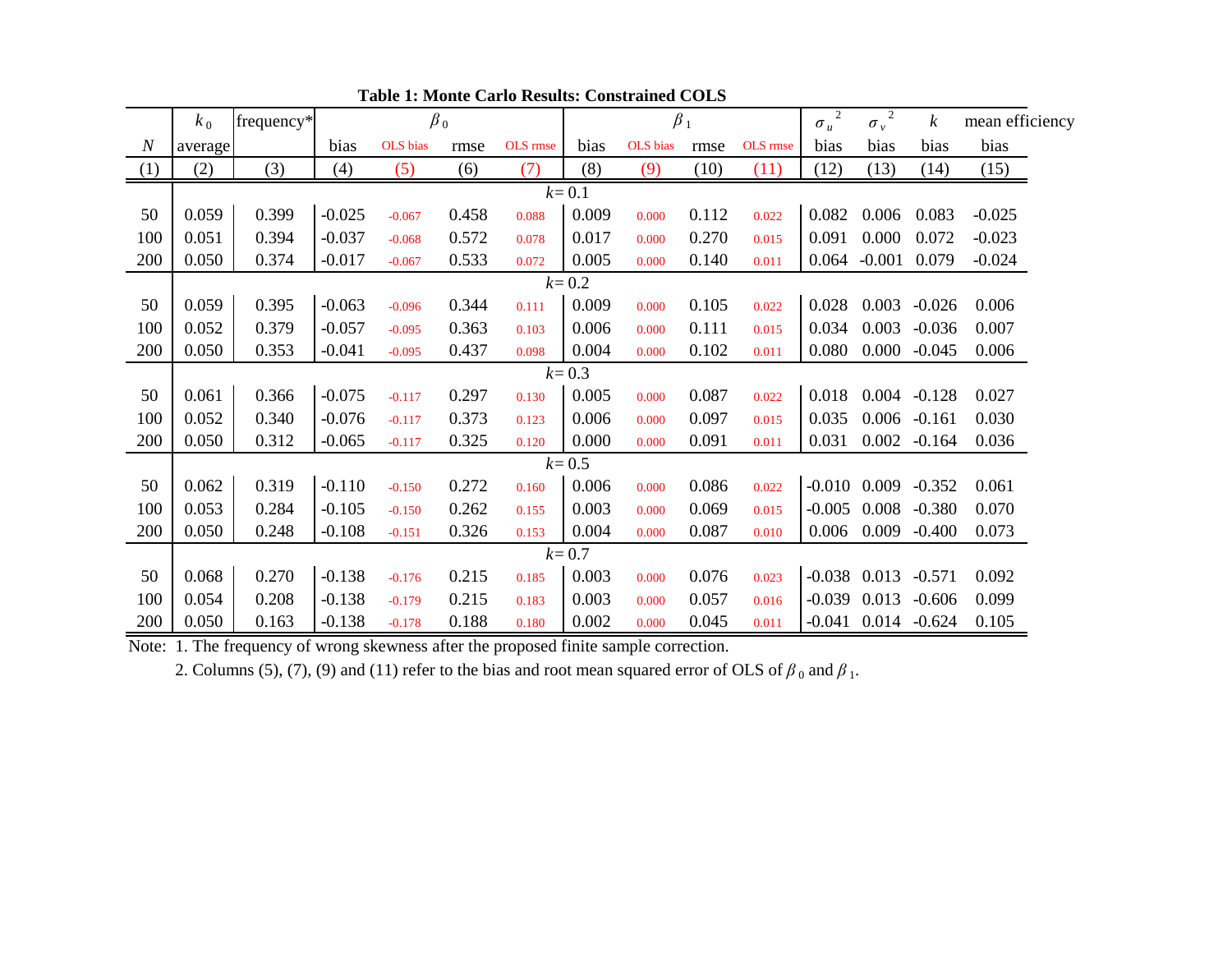|                  | . <b>.</b><br>OLS |        |            | <b>MLE</b> |             |        |             |        |             |        |             |        |
|------------------|-------------------|--------|------------|------------|-------------|--------|-------------|--------|-------------|--------|-------------|--------|
|                  |                   |        |            |            | $k_0$ =0.05 |        | $k_0 = 0.1$ |        | $k_0$ =0.15 |        | $k_0 = 0.2$ |        |
| Variables        | estimates         | se     | estimates  | se         | estimates   | se     | estimates   | se     | estimates   | se     | estimates   | se     |
| (1)              | (2)               | (3)    | (4)        | (5)        | (6)         | (7)    | (8)         | (9)    | (10)        | (11)   | (12)        | (13)   |
| Log fuel         | 0.3828            | 0.0712 | 0.3836     | 0.0707     | 0.3857      | 0.0696 | 0.3879      | 0.0697 | 0.3907      | 0.0698 | 0.3939      | 0.0700 |
| Log materials    | 0.7192            | 0.0773 | 0.7167     | 0.0800     | 0.7097      | 0.0685 | 0.7028      | 0.0685 | 0.6940      | 0.0685 | 0.6836      | 0.0685 |
| Log equipment    | 0.2192            | 0.0739 | 0.2196     | 0.0731     | 0.2201      | 0.0730 | 0.2206      | 0.0729 | 0.2210      | 0.0729 | 0.2215      | 0.0729 |
| Log labor        | $-0.4101$         | 0.0645 | $-0.4114$  | 0.0648     | $-0.4146$   | 0.0618 | $-0.4178$   | 0.0618 | $-0.4219$   | 0.0618 | $-0.4267$   | 0.0618 |
| Log property     | 0.1880            | 0.0298 | 0.1897     | 0.0336     | 0.1945      | 0.0184 | 0.1992      | 0.0184 | 0.2053      | 0.0184 | 0.2126      | 0.0185 |
| constant         | $-0.9105$         |        | $-0.8562$  | 0.1835     | $-0.8442$   | 0.1103 | $-0.8361$   | 0.0959 | $-0.8279$   | 0.0870 | $-0.8199$   | 0.0814 |
| $\sigma_v$       | 0.1608            |        | 0.1553     | 0.0338     | 0.1527      | 0.0219 | 0.1508      | 0.0196 | 0.1486      | 0.0180 | 0.1463      | 0.0169 |
| $\sigma_u$       | 0.0000            |        | 0.0676     | 0.2098     | 0.0820      | 0.1079 | 0.0917      | 0.0848 | 0.1015      | 0.0692 | 0.1110      | 0.0586 |
| $\sigma^2$       | 0.0259            |        | 0.0287     | 0.0182     | 0.0301      | 0.0116 | 0.0311      | 0.0103 | 0.0324      | 0.0095 | 0.0337      | 0.0089 |
| λ                | 0.0000            |        | 0.4351     | 0.2428     | 0.5371      | 0.1288 | 0.6082      | 0.1032 | 0.6829      | 0.0858 | 0.7587      | 0.0740 |
| skewness         | 0.0167            |        | 0.0093     |            | $-0.0115$   |        | $-0.0325$   |        | $-0.0599$   |        | $-0.0927$   |        |
| $\boldsymbol{k}$ | 0.0000            |        | 0.0644     |            | 0.0949      |        | 0.1185      |        | 0.1449      |        | 0.1730      |        |
| log-likelihood   | 105.0588          |        | 105.0617   |            | 105.047     |        | 105.002     |        | 104.898     |        | 104.707     |        |
| $BIC(k_0)$       |                   |        | $-210.123$ |            | $-210.371$  |        | $-210.558$  |        | $-210.627$  |        | $-210.524$  |        |

**Table 2: Estimates of Airlines Example: Constrained MLE** 

Dependent variable: Log output